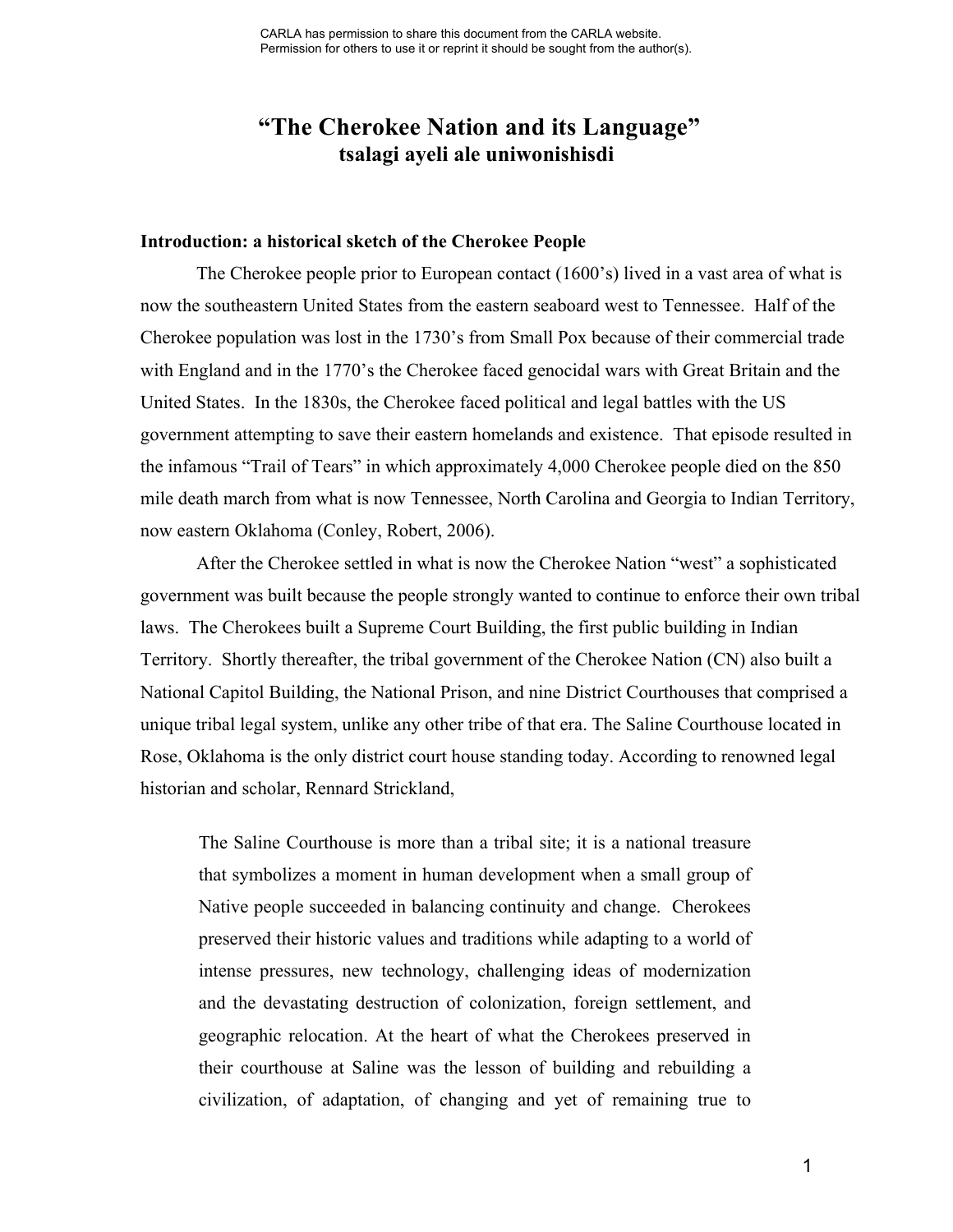certain values regardless of the nature of change. The heart of those values, symbolized by this simple building, is an understanding of the timeless---of family, of tribe, of friends, of place and of season. There is a widely held belief that at places like the Saline Courthouse, the Cherokee Nation dramatically broke with ways of their traditional aboriginal law and passed, almost overnight, to a highly sophisticated system of constitutional law. The remarkable emergence of the Cherokee legal system came from a court like Saline. Here, tribal goals and values were fused with western, Anglo-American legal institutions. The best of the old ways were preserved at the Saline Courthouse by tribal judges, jurors and other Cherokee citizens while they absorbed new ways that strengthened them as a people and helped them prepare for survival into the twenty-first century and beyond (Strickland, Rennard, 2002)

As a people who value education, the Cherokees built the first institution of higher education for women west of the Mississippi River followed later by a higher education school for men. The CN also built 150 day schools and other public institutions throughout the CN.

The ugliest chapter in Cherokee history was yet to be faced when in 1906 the common title of Cherokee land in northeastern Oklahoma was divided into individual allotments; Indian Territory became the State of Oklahoma. In 1906 the initial Dawes Commission provisions were superseded by Section 28 of the final version which continued the Cherokee government providing that; "the Tribal existence and present Tribal governments of the Choctaw, Chickasaw, Cherokee, Creek, and Seminole Nations are hereby continued in full force and effect for all purposed authorized by Law" Thus, the precontact sovereignty of the CN was continued although the state of Oklahoma did not fully recognize the continued presence of this doctrine until the early 1950's. (Strickland, Rennard, 2008) In 1976, a federal judge found that the US Bureau of Indian Affairs had wrongfully kept the CN from exercising its governmental rights; meanwhile the CN in 1975 had adopted a superseding constitution and began efforts to revive the CN.

2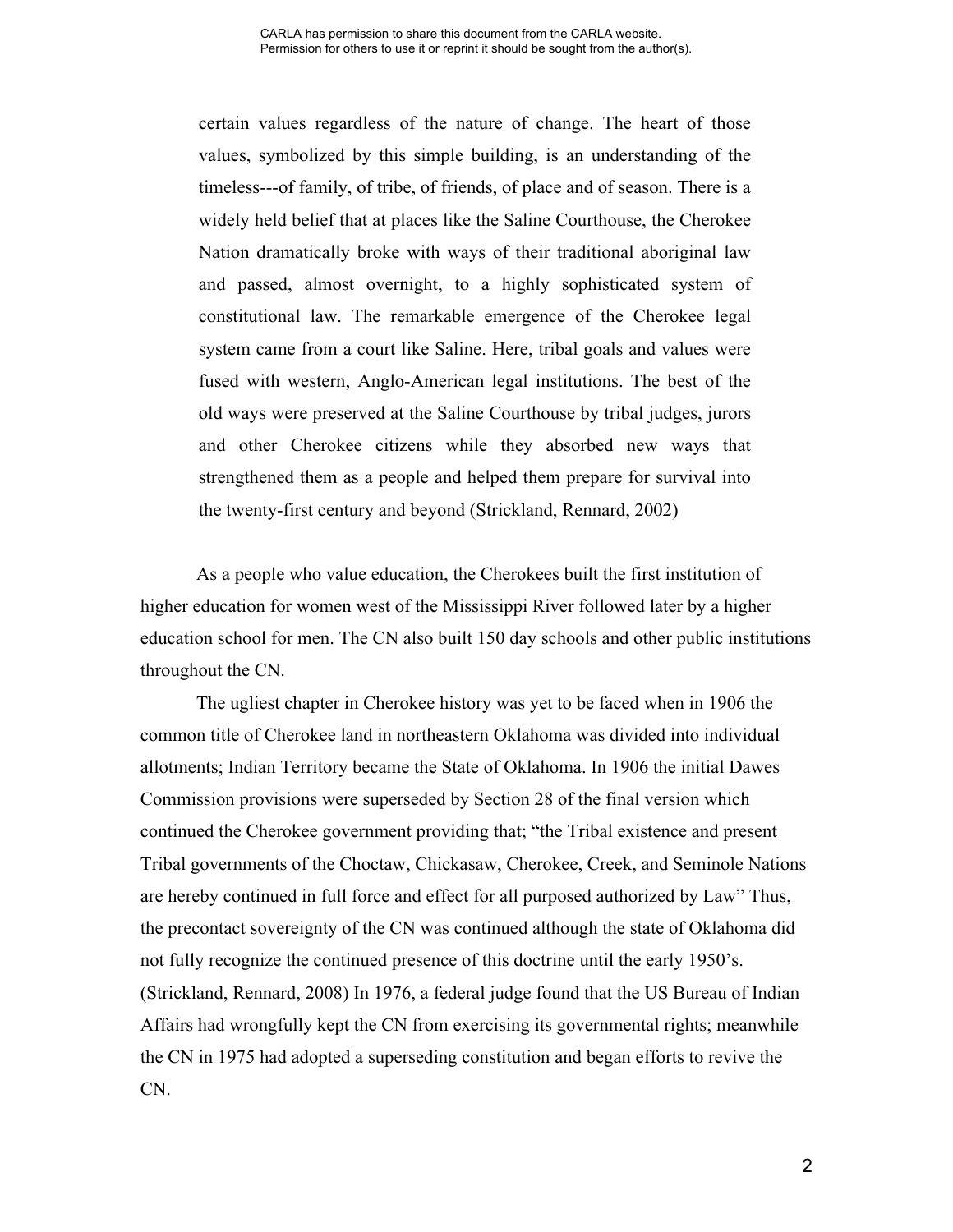Today, the CN is the second largest American Indian tribe in the country with approximately 280,000 members in Oklahoma and throughout the US, with about 140,000 who live within the tribal jurisdictional service area in 14 counties in northeastern Oklahoma. The CN has a tripartite democratic form of government that includes judicial, executive, and legislative branches. The judicial branch includes a District Court that oversees internal legal issues and Judicial Appeals Tribunal that is comparable to the Supreme Court that oversees internal legal matters and the District Court. The executive branch is lead by an elected Principal Chief (Chad Smith) and Deputy Principal Chief (Joe Grayson, Jr.) and is the largest branch of the government that oversees the tribe and administers its many programs and services on a daily basis. The legislative branch of government is composed of 17 tribally elected counselors who make the laws and set overall tribal policy for the tribe.

The CN and its business enterprises employ approximately 6,000 persons making the CN the leading employer in northeastern Oklahoma. Many employees work in Tahlequah at the W.W. Keeler Tribal Complex but services to the people are located in a number of field offices in the 9 major districts or jurisdictional service area.

#### **Description of the Cherokee Language**

The Cherokee language is classified as the sole member of the Southern Branch of the Iroquoian language family (the Northern branch includes speakers from the Huron, Tuscarora, Oneida, Mohawk, Seneca, Cayuga, and Onondaga tribes). Linguists have estimated that Cherokees separated from their other Iroquoian brethren roughly 3,500 to 4,000 years ago. (King, Duane, 1977). Due to the length of separation, Cherokee is unintelligible to the speakers of other Iroquoian languages; Cherokee is classified as polysynthetic in that words consist of many parts. This is best demonstrated by verbs, the central ingredient of the Cherokee language. Indicative of this, Cherokee as a language consists of about 75% verbs and 25% non-verbs. English is the opposite as 75% are noverbs and 25% are verbs as noted Cherokee linguist, Durbin Feeling, once said, "It's all in the verbs" (Feeling, Durban, 1993).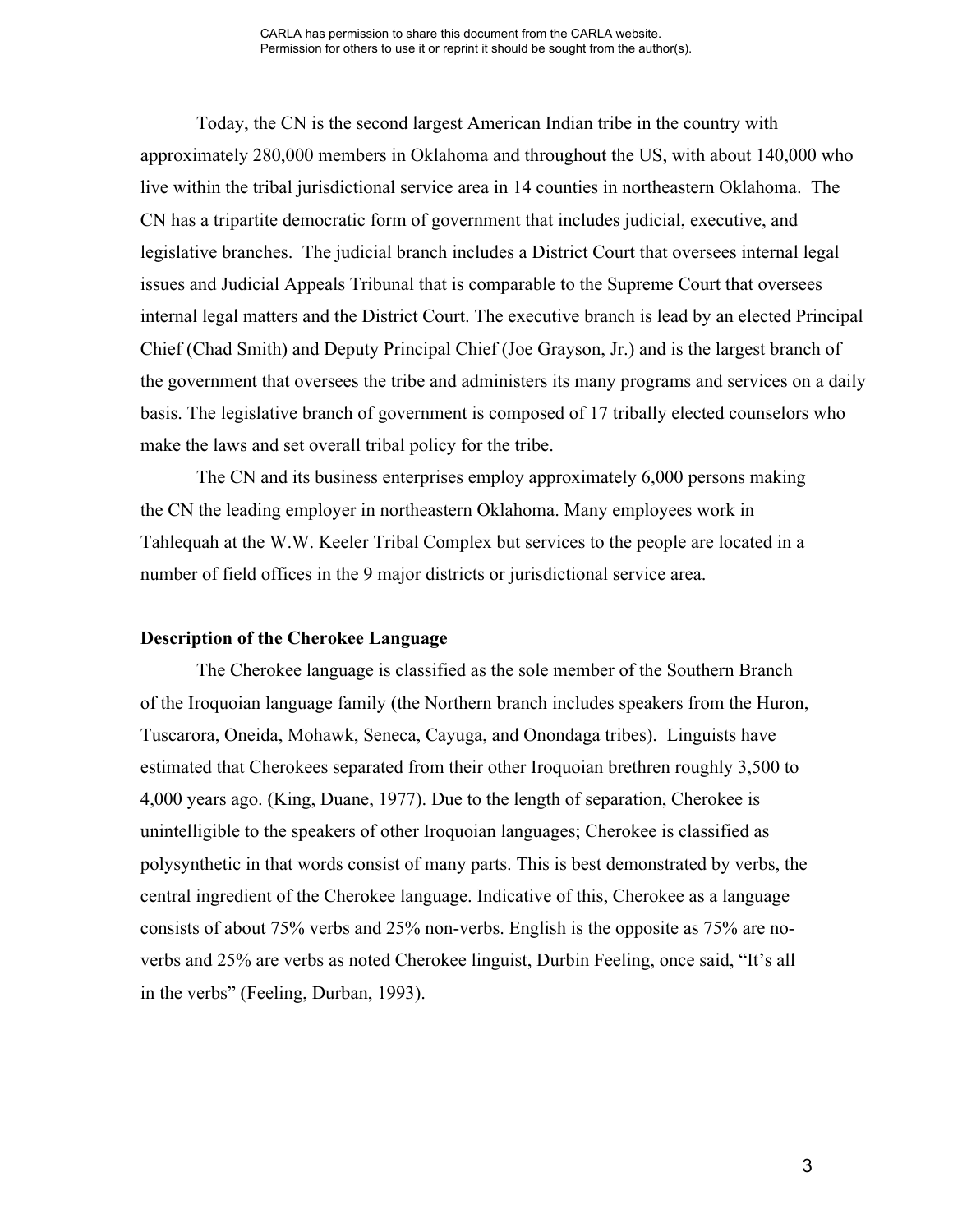# **The Major Characteristics of the Cherokee Language**

The description of Cherokee in this section is from "Characteristics of the Cherokee Language and the Expected Levels of Proficiency" (Wyman Kirk et al, 2006) and *A Reference Grammar of Oklahoma Cherokee* (Montgomery-Anderson, Bradley, 2008).

#### **(1) Phonology**

At first glance, one may get the impression that the Cherokee phonology is rather "simple." This impression comes from a relatively small catalog of consonantal and vowel segments:

#### **Consonant:**

p, b (note that /p/ and /b/ are found only in English loan words, and are not part of many speakers "consonantal" inventory), t, d, tl, dl, k, g, kw, gw, glottal stop ['], palatal affricates  $[c, j]$ , s, h, l, m, n, hn, w, hw, y and hy

# **Vowels:**

i, ii, e, ee, a, aa,  $\tilde{a}$ ,  $\tilde{a}$  a (nasalized mid-central vowels – often represented by [v]); u, uu, o, and oo (the long vowels are sometimes represented by the symbol: as in a:)

That is, a total of 23 consonants if we count /p/ and /b/, and 12 short and long vowels. What needs to be realized about these sounds is that the distinction between voiceless and voiced stop- and affricate-series is not based on voicing (voiceless/voiced) as it is in English (e.g. p/b, t/d), but rather it is dependent on the degree of aspiration. In general, the distinction between the aspirated dental stop  $/t$  and the unaspirated counterpart  $/d/$  is not phonologically predictable. For example, the root for "to cause for something flexible to fall" has two forms: -adonht- and -adonhd-, and the choice of which root-form to use based on the tense of the verb must be learned:

unadonh**t**anvi 'they caused (long time ago) something flexible to fall' anadonh**d**iha 'they cause something flexible to fall'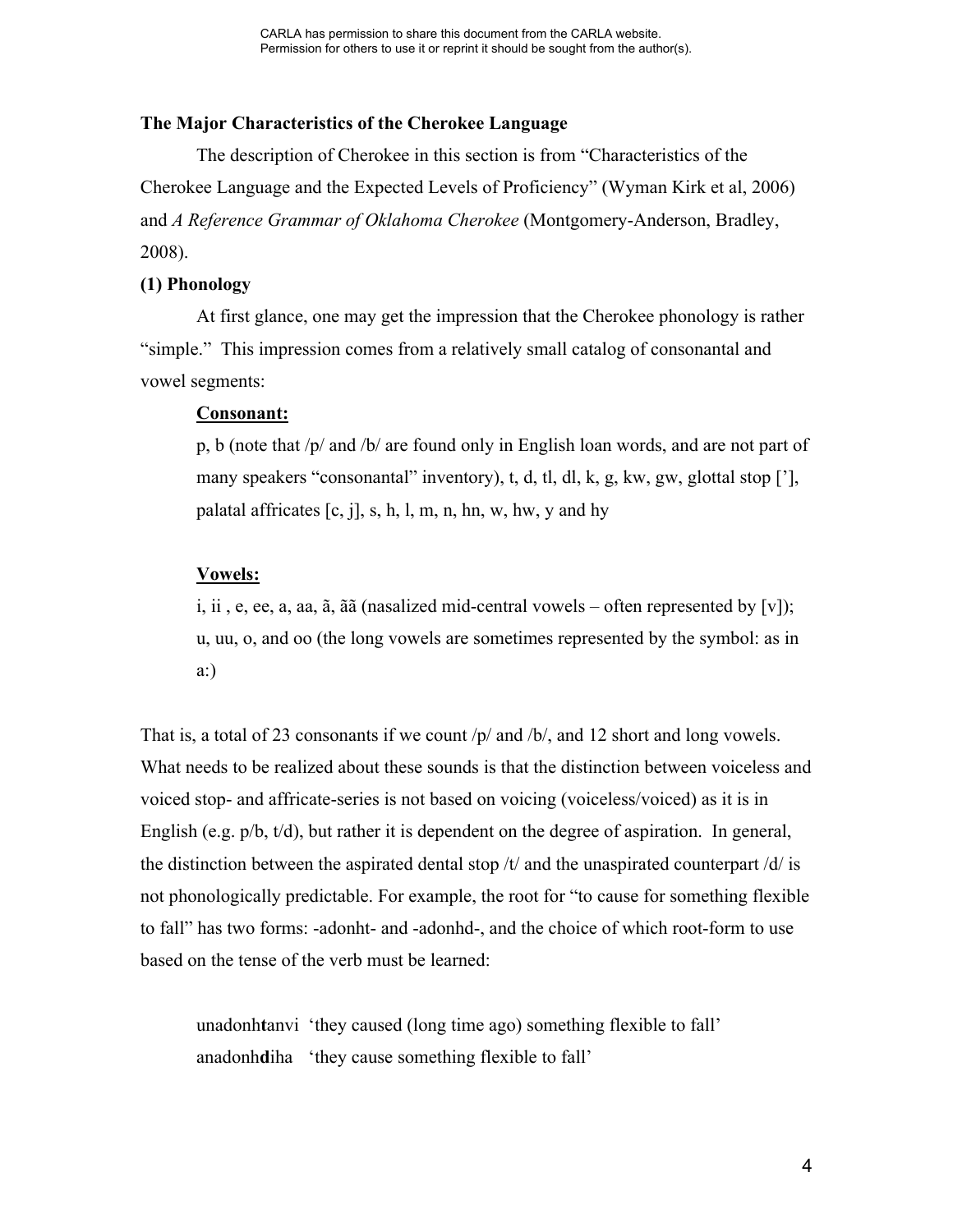Another complication in Cherokee phonology is the tone system. Some researchers claim that Cherokee has a lexically marked tone system, but there may be syntactically determined tonal rules as well – the latter has yet to be explained. It is generally agreed that Cherokee has six surface tones, four of which may appear only on long vowels:

| $\ddot{1}$       | high $(3)$ :       | gádó (3-3)            | 'what'  |
|------------------|--------------------|-----------------------|---------|
| $\overline{ii}$  | $low(2)$ :         | àhnàwo $(2-2-1)$      | 'shirt' |
| $\overline{iii}$ | high fall $(32)$ : | ó $\delta$ sta (32-1) | 'good'  |
| iv)              | low fall $(21)$ :  | nããya (21-1)          | 'rock'  |
| V)               | low rise $(23)$ :  | sàhkòónge $(2-2-3-1)$ | 'blue'  |
| $\overline{vi}$  | high rise $(34)$ : | nóóya (34-2)          | 'sand'  |

These tonal patterns are lexical as well as syntactic. The lexical tonal patterns must be learned for each lexical item, and there are some general syntactically motivated tonal changes that must yet be discovered.

# **(2) Morphological and Syntactic Structure**

# **Nouns:**

Cherokee nouns usually consist of one or more prefixes and a number of suffixes. Nouns may be divided into inanimate and animate classes, but the distinction does not manifest itself until the noun is pluralized. For example:

| kanesa'i 'box' | $\Rightarrow$ dikanesa'i 'boxes' |                                                                 |  |
|----------------|----------------------------------|-----------------------------------------------------------------|--|
| agehya 'woman' | $\Rightarrow$ anigehya           | 'women'                                                         |  |
| gehyuja 'girl' |                                  | $\Rightarrow$ inigehyuja '(speaking of you and me) girls'       |  |
|                | <sub>or</sub>                    |                                                                 |  |
|                |                                  | $\Rightarrow$ osdigehyuja '(speaking of that one and me) girls' |  |
|                | <sub>or</sub>                    |                                                                 |  |
|                |                                  | $\Rightarrow$ sdigehyuja '(speaking of both of you) girls'      |  |
|                | <sub>or</sub>                    |                                                                 |  |
|                |                                  | $\Rightarrow$ idigehyuja '(speaking of we all) girls'           |  |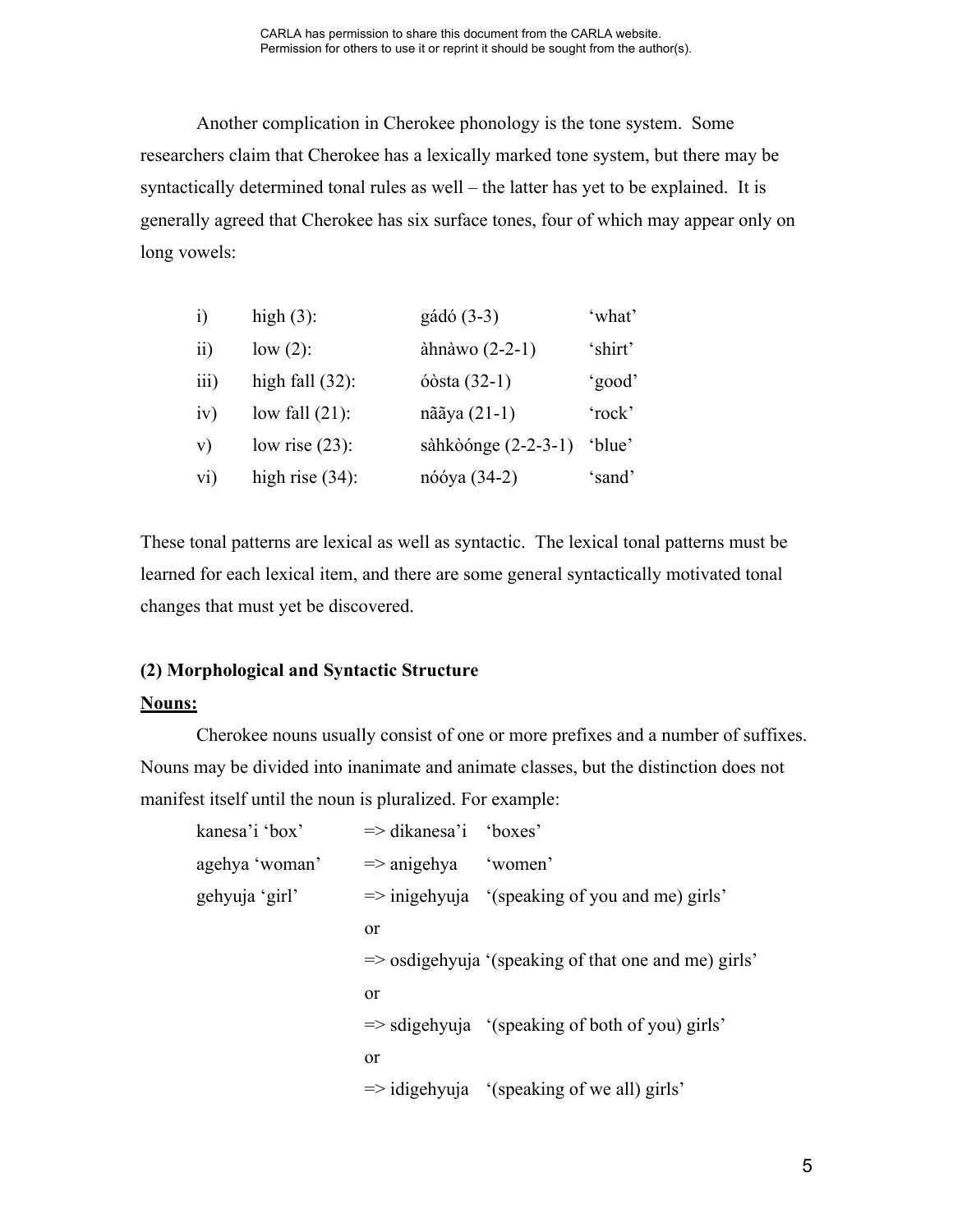CARLA has permission to share this document from the CARLA website. Permission for others to use it or reprint it should be sought from the author(s).

> or  $\Rightarrow$  ojigehyuja '(speaking of those people) girls'

Nouns may indicate "location" or "direction" by the use of suffixes. For example:

| ama 'salt'      | $\Rightarrow$ amohi    | in the salt'                                                 |
|-----------------|------------------------|--------------------------------------------------------------|
| gasgilo 'table' |                        | $\Rightarrow$ gasgila <sup>7</sup> on the table <sup>7</sup> |
| tuluja 'basket' | $\Rightarrow$ talujohi | 'into the basket'.                                           |

In expressing possession relationships, some nouns take one set of prefixes indicating the grammatical "person" (1st, 2nd, 3rd; singular, dual, plural) and other nouns take another set of person prefixes. These person prefixes are often referred to as "pronoun" or "pronominal" prefixes. The difficulty for the learners is that the use of different sets of pronoun prefixes is not predictable. Learners must learn which set of person prefixes would apply for each noun.

#### **Verbs:**

Cherokee verbs are even more complex than nouns – in fact, verbs exhibit the most complex structure in Cherokee. They encode information about who is doing what to whom, in what shape and condition, how many, which gender, when and how – one of the reasons for the language's typological classification as "polysynthetic" – and one verb complex may express ideas that in English may require several sentential expressions.

At a minimum, Cherokee verbs must contain a verb stem, one pronoun prefix, and a final suffix. They may also exhibit one or more initial prefixes, a reflexive prefix which directly precedes the stem, and several non-final suffixes as summarized below:

Initial Prefixes + Pronoun prefix + Reflexive prefix + Stem + Non-final suffix + Final Suffix

Although the minimal Cherokee verb contains a verb stem, one pronoun prefix, and a final suffix, the initial prefixes and reflexive prefixes are necessary to express certain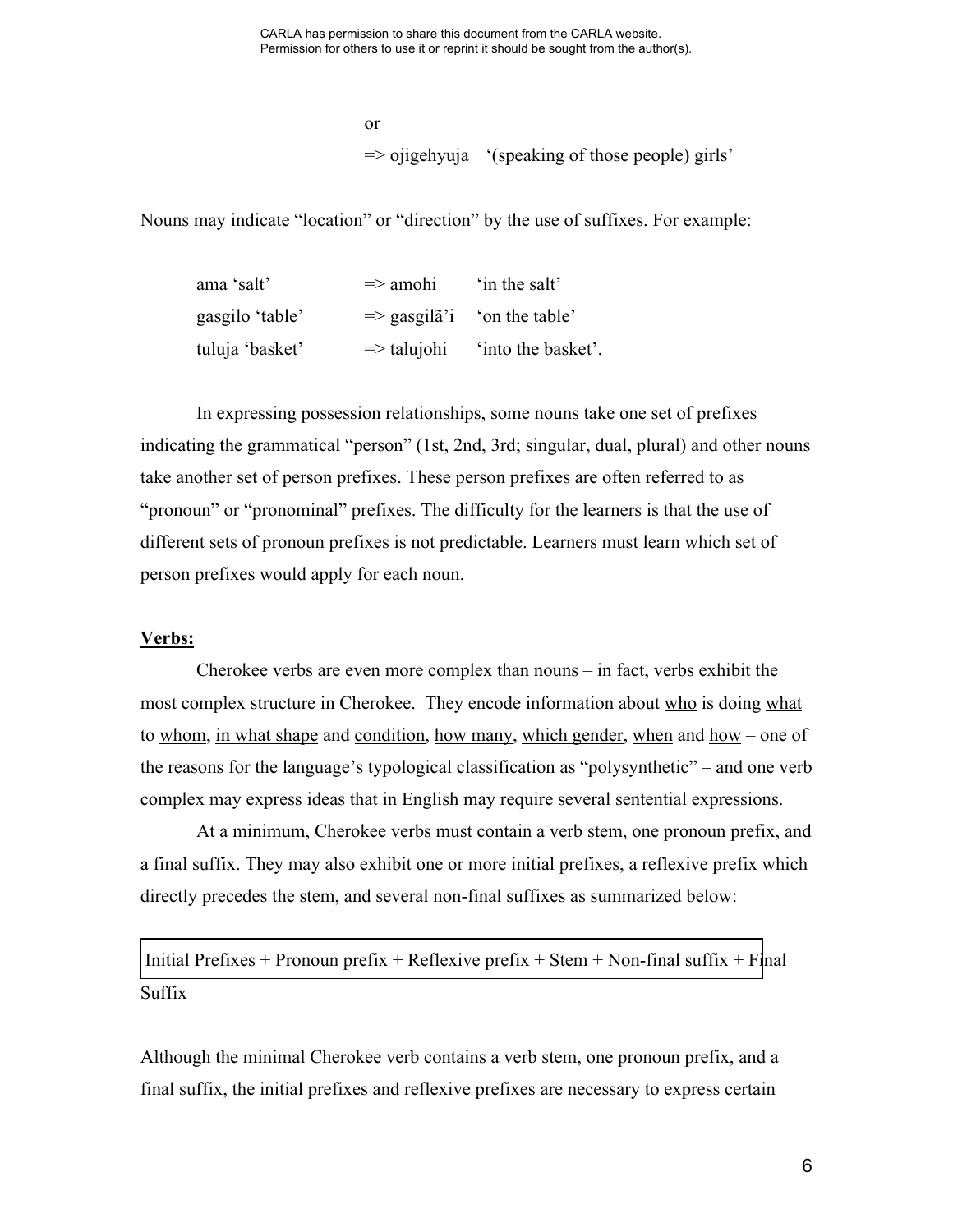fundamental concepts and ideas in the language. In fact, many of these initial prefixes and reflexive prefixes must be used on certain forms.

Initial prefixes may be:

| y- 'negative'                   | w-'away from speaker'            |
|---------------------------------|----------------------------------|
| n-'lateral position'            | de-'plural object'               |
| da-'future'                     | da- 'motion toward speaker'      |
| i- 'again'                      | ga-'since'                       |
| e- 'distant imperative'         | <i>i</i> - 'relative'            |
| <i>j</i> - 'specific time past' | <i>i</i> - 'negative imperative' |
| j- 'again (imperative)'         |                                  |

Note that there are four /j-/ morphemes, each of which carries a different meaning. Learners of Cherokee must be able to distinguish which meaning is intended based upon context and the verb form/tense used.

Pronoun prefixes show a great deal of complexity. At least one pronoun prefix must precede a verb stem in Cherokee. These prefixes are divided into three sets: A, B, and Person. Set A prefixes appear with transitive verbs, while Set B prefixes mainly appear with intransitive verbs, and, sometimes, with transitive verbs that have inanimate objects. The Person Set prefixes are used when the direct object of the verb is a person, and these prefixes will replace either the Set A or B prefixes on a verb. Just a few examples:

## Set A:

- a. **ji**-woniha 'I am speaking' b. **hi**-woniha 'You are speaking'
- 
- c. **ga**-woniha 'S/he is speaking' d. **ini**-woniha 'You and I are speaking'
- e. **osdi**-woniha 'S/he and I are speaking' f. **sdi**-woniha 'You both are speaking'
	-
- 
- g. **idi**-woniha 'We all are speaking' h. **oji**-woniha 'We (not you) are speaking'
- i. **iji**-woniha 'You all are speaking' j. **ani**-woniha 'They all are speaking'

Set B: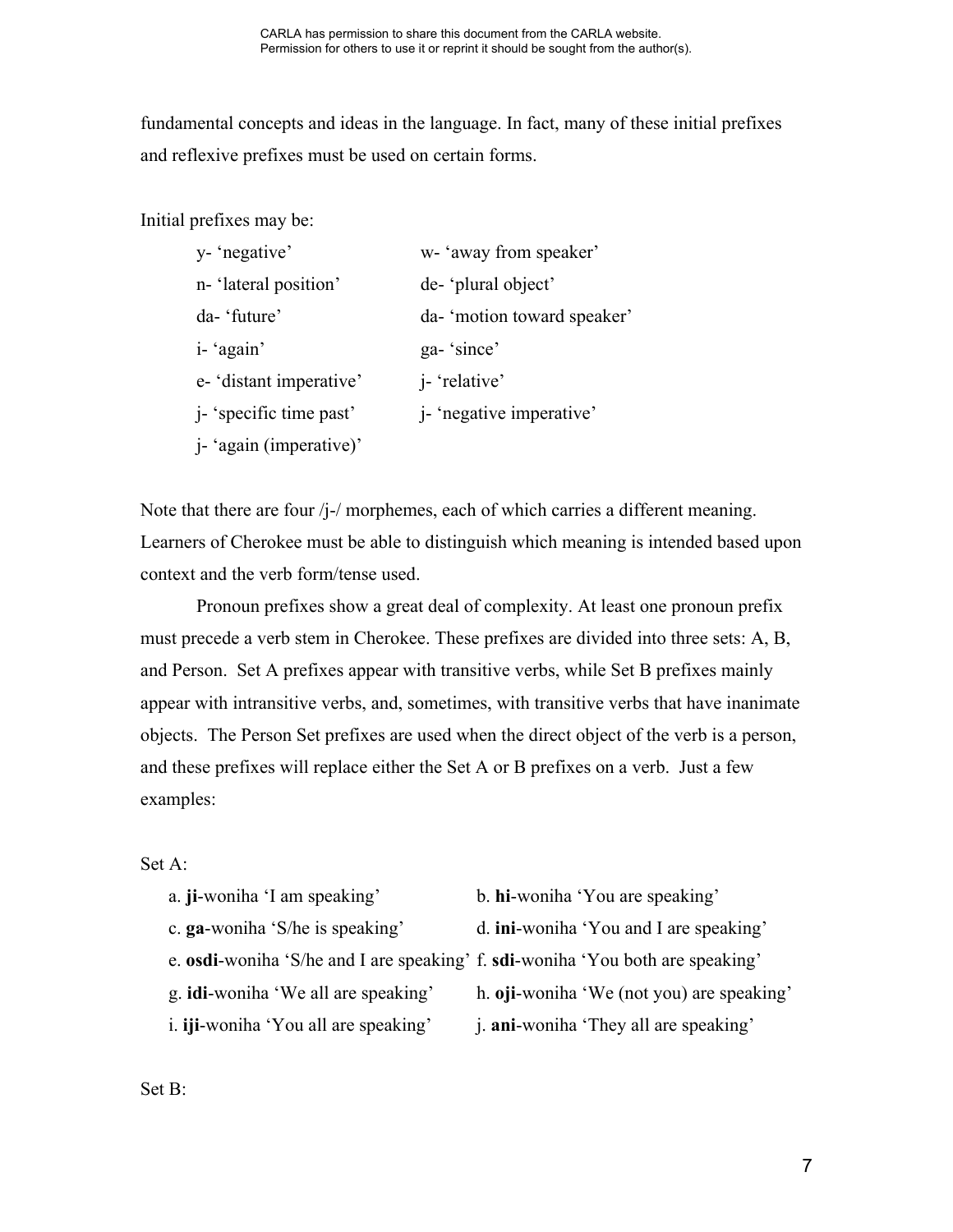| a. agi-ha 'I have it'              | b. ja-ha 'You have it'                   |
|------------------------------------|------------------------------------------|
| c. $\mathbf{u}$ -ha 'S/he has it'  | d. gini-ha 'You $&$ I have it'           |
| e. ogini-ha 'S/he & I have it'     | f. sdi-ha 'You both have it'             |
| g. <b>igi-ha</b> 'We all have it'  | h. <b>ogi-</b> ha 'We, not you, have it' |
| i. <b>iji-ha</b> 'You all have it' | j. uni-ha 'They all have it'             |

Person Set:

| a. jiya-dvgi'a 'I hear him/her'          | b. hiya-dvgi'a 'You hear him/her'         |
|------------------------------------------|-------------------------------------------|
| c. a-dvgi'a 'S/he hears him/her'         | d. ena-dvgi'a 'You & I hear him/her'      |
| e. osda-dvgi'a 'S/he $&$ I hear him/her' | f. esda-dvgi'a 'You both hear him/her'    |
| g. eda-dvgi'a 'We all hear him/her'      | h. oja-dvgi'a 'We, not you, hear him/her' |
| i. eja-dvgi'a 'You all hear him/her'     | j. ana-dvgi'a 'They all hear him/her'     |

Note that the Person Set prefixes are actually more complicated than this since it is possible that in this set we may see a mixture of A, B, and specific Person set prefixes on a host of verbs.

The Pronoun prefix system extends beyond those forms presented above; for example, there are other prefixes used with "people" to indicate the specific object of the sentence. For example:

a. **gv**-woniha 'I am speaking to YOU' Here /gv-/ means 'I – You', and so we use /gv-/ if "I" is the subject and "You" are the object.

b. **sgi**-woniha 'YOU are speaking to ME'

c. **agi**-woniha 'S/HE is speaking to ME'

Note that the prefix /agi-/ looks the same as the 'I' prefix on the Set B verbs: agi-ha 'I have it'.

As the examples above illustrate, Cherokee has three pronoun sets, Set A, Set B, and Person Set. Person Set applies to verbs that can take a human object such as "like," "love," "hear," "listen," "watch," etc. These sets are further complicated by the use of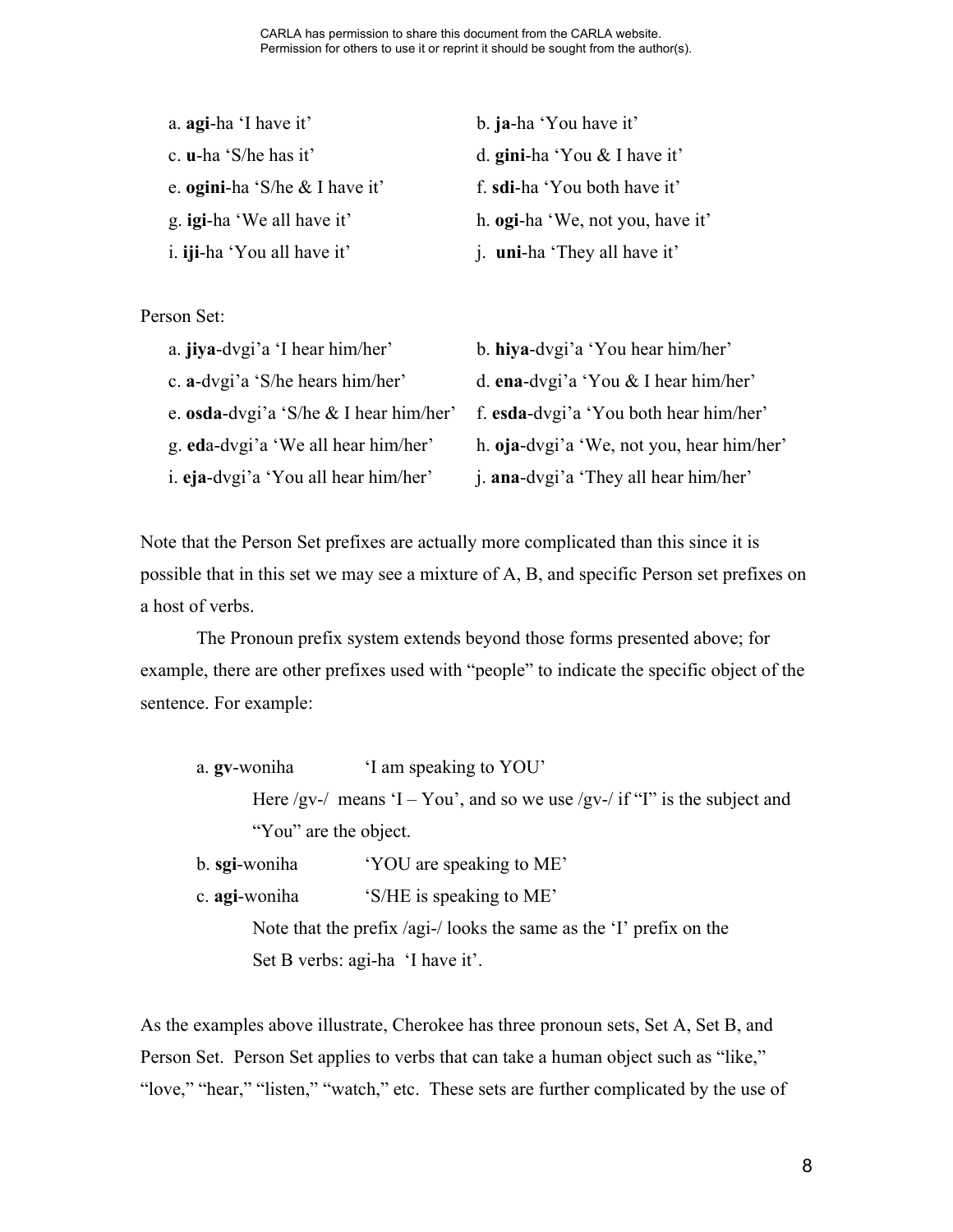other pronouns that are used in specific situations such as those exemplified in a), b) and c) above.

There are a large number of non-final suffixes (e.g. -e- 'at intervals'; -is-'duplicative'; -ilo- 'repetitive'; -dohdan- 'unintentional'; -ohn- 'completive'; -el- 'dative/benefactive'; -idol- 'around' and many others). Final suffixes include those that indicate tense and aspect. For example:

| 'I am walking (right now)'<br>ga-'i                                              |  |
|----------------------------------------------------------------------------------|--|
| 'I walk (habitual act)' or more often 'I (always) go by (on foot or<br>ga-'iso'i |  |
| some other means)'                                                               |  |
| jiwoni-ha<br>'I am speaking (to a person or persons right now)'                  |  |
| agwoni-sã'i 'I spoke (to a group of people long ago)' (Remote Past)'.            |  |

A transition in tense often triggers the use of specific prefixes used with that tense. For instance, in past tense forms the use of /ji-/ or /j-/ on a verb indicates that the speaker is identifying, has identified, or that someone has identified WHEN the event took place. This prefix is used even if no one has given a time frame for the action, but the action may be understood to have occurred at a general time. For example:

| aqwenvsv'i        | 'I went' (time not specified) |
|-------------------|-------------------------------|
| svhi j-aqwenvsv'i | 'I went yesterday'            |

This form /ji-/ (before consonants) or /j-/ (before vowels) appears with great frequency on past tense verbs.

Changing tense may also trigger a change in pronoun sets. For example:

| Present Tense            | $\Rightarrow$ | Past Tense            |
|--------------------------|---------------|-----------------------|
| Set A                    |               | Set B                 |
| jigowhtiha 'I see it'    |               | agigohy'i 'I saw it'  |
| ga'i 'I am walking'      |               | awanigisy 'I walked'  |
| jiwoniha 'I am speaking' |               | agwonisy' i 'I spoke' |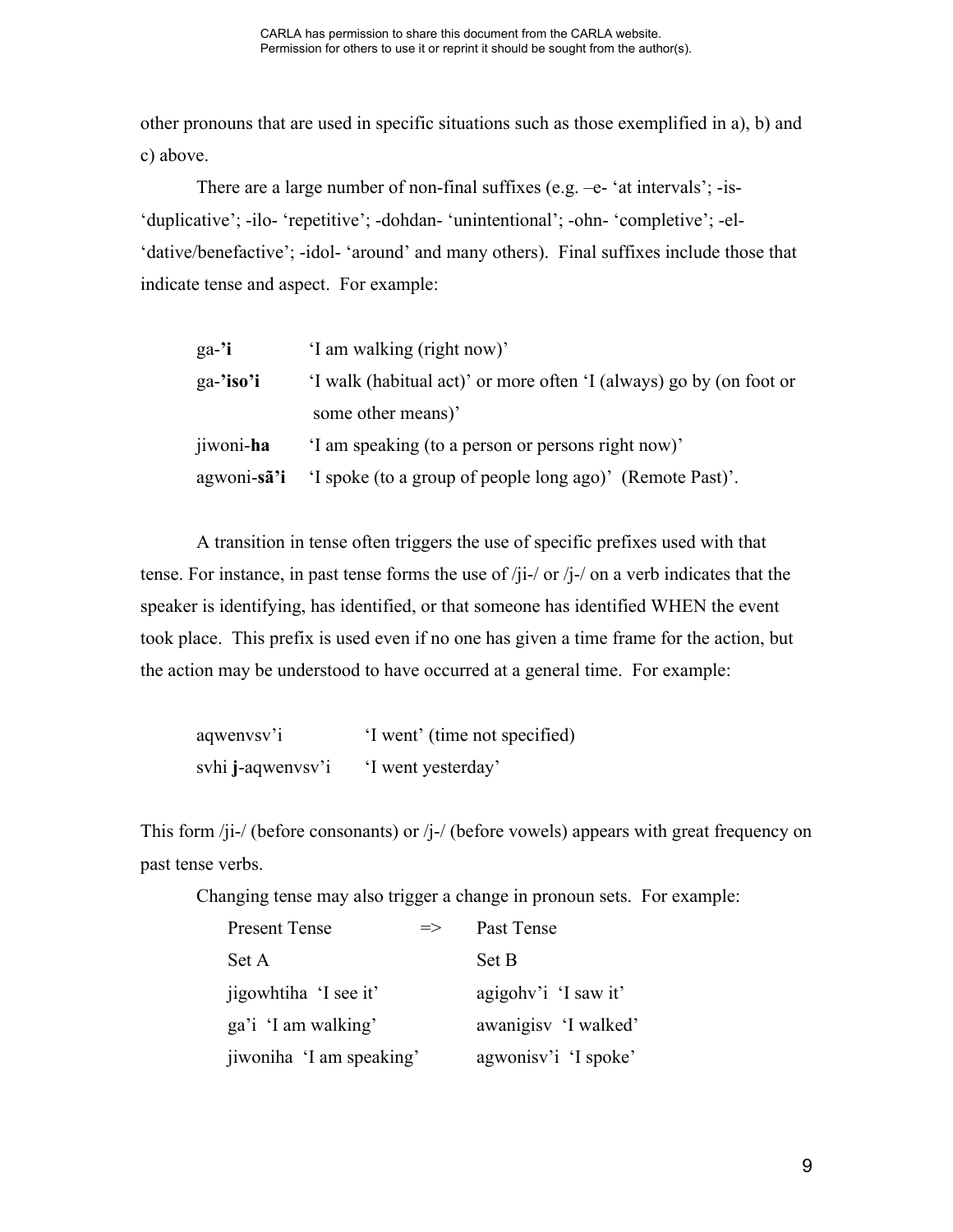Another characteristic of Cherokee verbs that makes them challenging to learn is their ability to classify. That is, the choice of verb is determined by a quality of the item that is the subject for intransitive verbs or the object for transitive verbs. There are at least 40 Cherokee verbs that have classificatory variants and many of these are considered verbs of handling. The classifications include animate, liquid, flexible, long, and compact and each of these distinctions changes the form of the verb. For example, the verb 'give' changes with each of the distinctions:

| wesa gakaaneea    | animate  | 'She is giving him a cat.'   |
|-------------------|----------|------------------------------|
| ama ganeehneea    | liquid   | 'She is giving him water.'   |
| ahnawo hanvyneeea | flexible | 'She is giving him a shirt.' |
| gansda aadeea     | long     | 'She is giving him a stick.' |
| kwana aahneea     | compact  | 'She is giving him a peach.' |

The form used with compact objects can also be used with items that do not fit into one of the classes or in question formation when the identity and therefore class is unknown.

In sum, Cherokee has fifteen tenses that students must either learn or at least understand to be "fluent." In addition to these tenses, students must learn various pronoun prefixes (the aforementioned Set A, Set B, Person Set, and Specific Object pronouns like the /gv-/ form), numerous pre-pronoun prefixes (such as the /ji-/ past tense specific prefix), a large number of suffixes (past tense markers, interrogatives, etc.), and a pitch/tone system that has yet to be fully documented. Languages are sometimes examined and classified according to the nature of their morphological structure. One such typology is *morphological typology.* This refers primarily to the extent to which words in the language are divisible into clearly individuated morphemes: 1) isolating, 2) agglutinating, and 3) inflectional or fusional. Chinese, a Category IV language, is an isolating language in which every word consists of only one morpheme. At the other extreme in this "isolating-inflectional' continuum are polysynthetic languages of which Cherokee is one. English is at the lower end of the *inflectional* group and Japanese is in the agglutinating group. From the morphological typology perspective, Cherokee is different from English and other Category IV languages.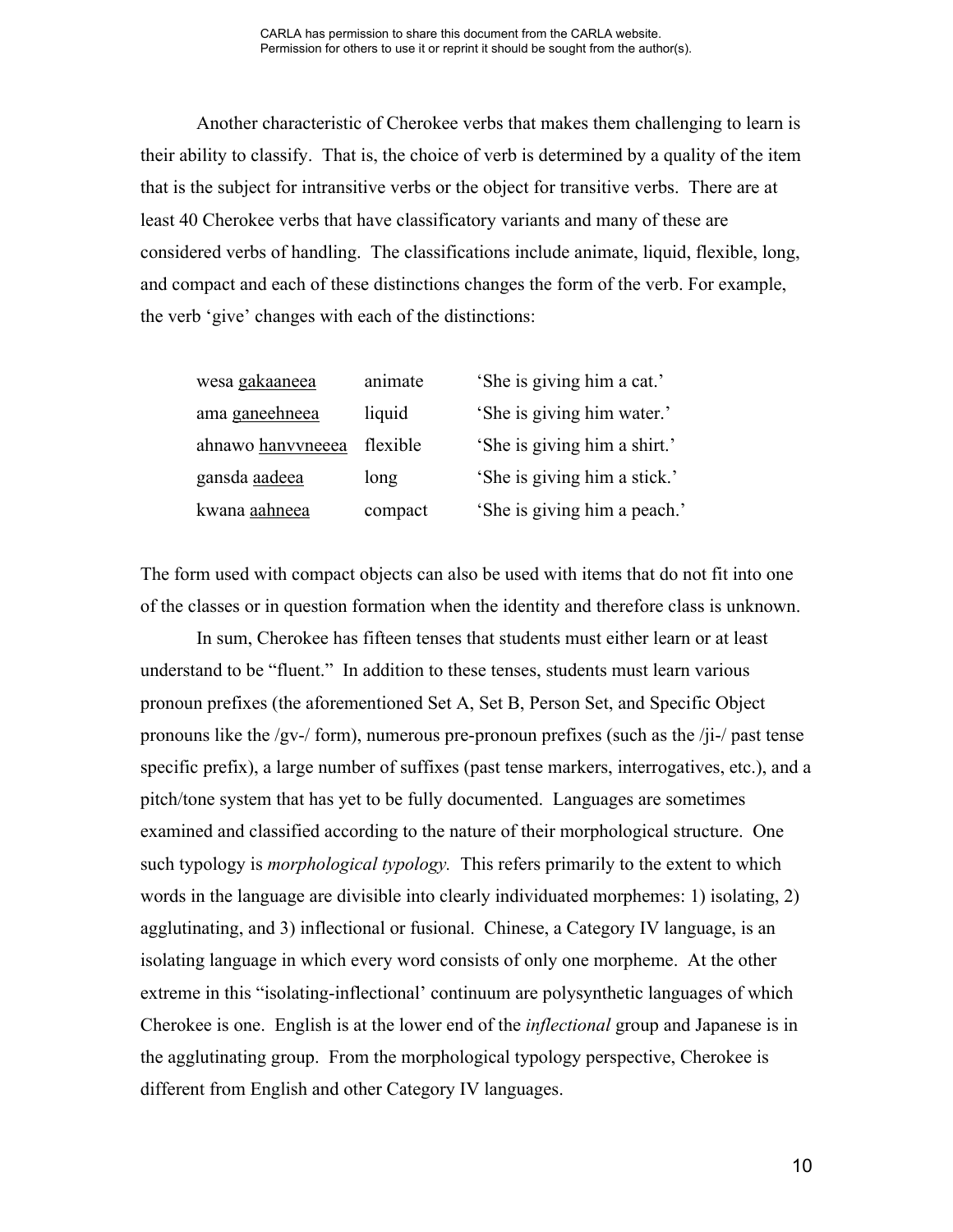The complex nature of the morphological marking system in Cherokee adds another variable to the overall structure that is additional challenge for native English speakers. Because so much information is provided morphologically, the syntactic structure of Cherokee allows for relatively free word order with the order in Cherokee determined by pragmatic rather than syntactic factors.

### **(3) Writing/Orthography**

Although the Roman alphabet system is sometimes used as a learning device for adult learners who already know the English alphabet, the primary means of writing and reading in Cherokee is the traditional writing system known as the Syllabary. This situation is somewhat similar to the other languages of Category IV (Arabic, Chinese, Korean, and Japanese) in that each of these languages has their own orthographic traditions that are totally different from an alphabetic system. They may use the alphabetic system for supplementary and instructional purposes, but their traditional writing systems are the primary means of instruction.

All historic materials (Cherokee Phoenix newspaper, Bibles, written documents, laws, constitution, letters, etc.) are written in the Syllabary. For students to access and understand these sources they must master the Cherokee Syllabary – they must be able to "read" these materials and comprehend them. In addition, language learning materials are currently being produced in the Syllabary. This especially applies to all of the Immersion curriculum materials which are written exclusively in the Syllabary, and future materials will be produced in the Syllabary.

Learning the Cherokee Syllabary is difficult because the system does not mark all phonemic differences (such as aspirated and non-aspirated contrasts) adding to the difficulty of learning new symbols. The Syllabary is an effective means to access pronunciation and meaning of expressions to the already fluent speakers, but this is not the case for non-native speakers.

In sum, Cherokee, like non-Western languages such as Arabic, Chinese, Korean, and Japanese, has a long cultural history that is very different from those of the West, and the rich cultural tradition is embedded in the language itself and in the use of the language. This is another layer of attributes that is often foreign to speakers of English.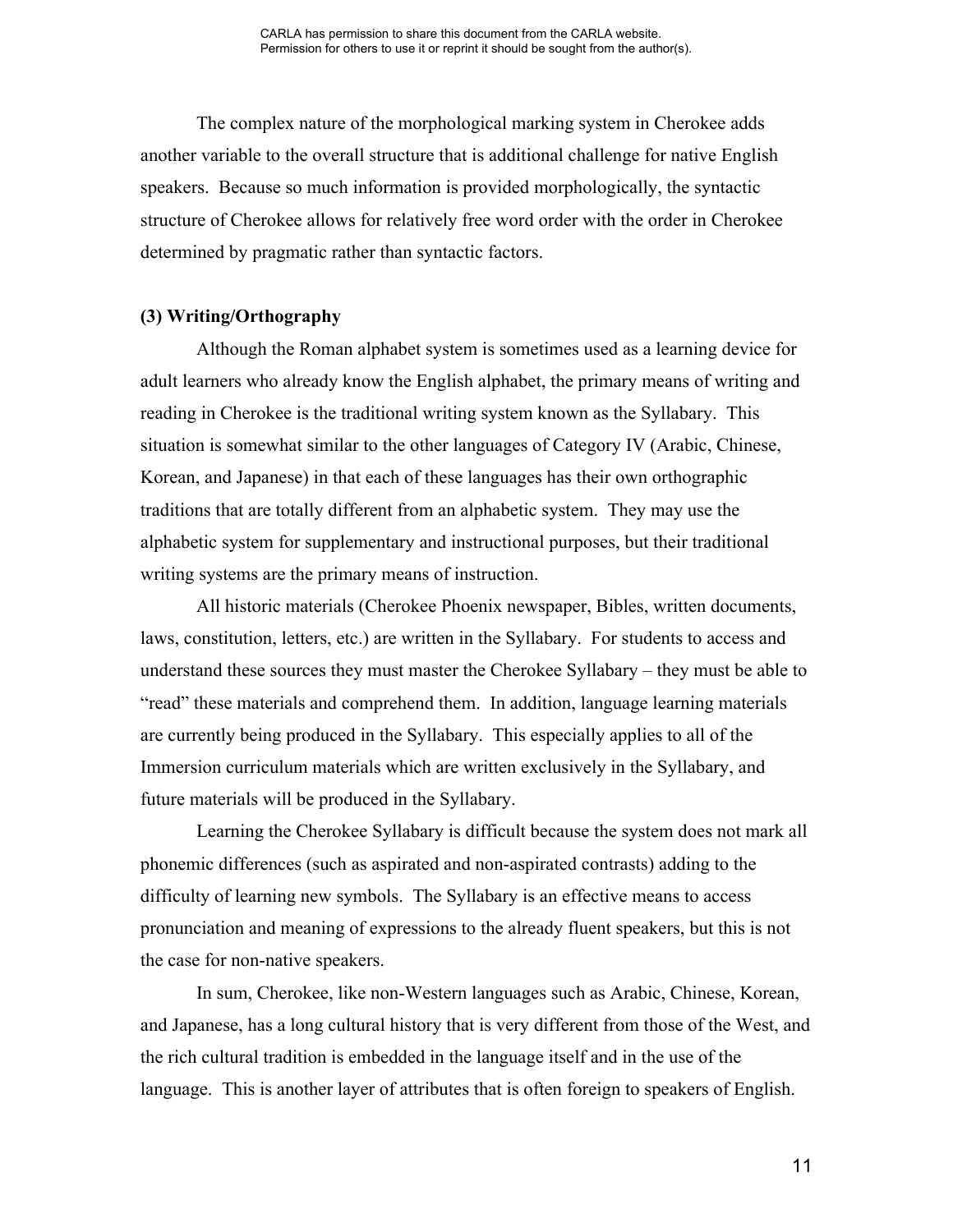### **(4) Variations**

The Cherokee language spoken in Oklahoma and that spoken in North Carolina are mutually intelligible, and yet speakers from both areas have noted stark difference when talking with each others. This difference may be attributed to a dialectical difference which arose primarily because of the 170 year separation of the two Cherokee groups resulting in this dialectical shift. Montgomery-Anderson (2008: 15) describes the dialect differences as follows:

The first European to come into contact with the Cherokees was Hernando De Soto in 1540. By this time they had already developed a complex society centered on their capital city of Echota, near what is now Madisonville, Tennessee. The capital was moved in the 1700s to New Echota in northwestern Georgia. At this time there were three recognized dialects of Cherokee. The Lower Dialect, also known as Underhill, is now extinct; it was originally spoken in northwestern South Carolina as well as adjacent communities in Georgia. The Eastern Dialect was originally spoken in western North Carolina and is now the dialect for the Qualla Boundary community in the same area. The third dialect, known as Overhill, Otali or simply the Western Dialect, became what is now known as Oklahoma Cherokee (Mithun 1999:419). The Eastern or Lower dialect used a trilled [r] instead of [l]; this dialect's pronunciation of the name *jaragi* served as the basis for the English word 'Cherokee' (Mooney 1995:16).

# **Placing Cherokee at the proper level of proficiency among other languages of the world**

Although not officially classified in terms of language difficulty level, Cherokee contains those features found in languages that have been classified at the highest, i.e. most difficult, level (Level 4) according to the levels of learning difficulty. These features include the complex pitch vowel inventory mentioned above, complex morphology (this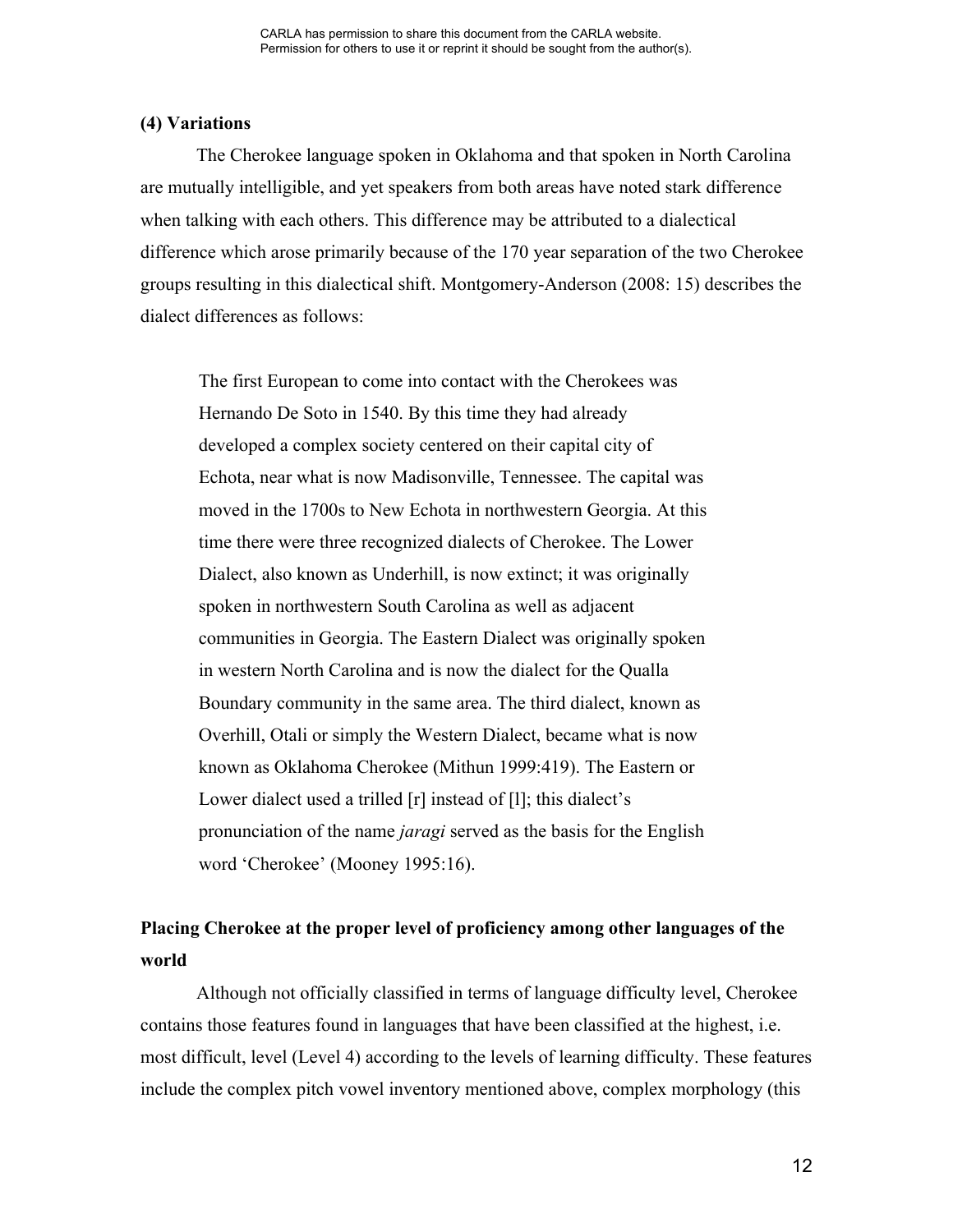includes numerous morphophonemic elements and morpho-syntactic elements), a set of classificatory verbs (verbs that require the speaker to distinguish the physical nature of objects to select one of five appropriate verbs), and a reading/writing system that is not phonetic or alphabetic (Kirk, Wyman 2005).

**Levels of Proficiency**. In the 1970s, the Foreign Service Institute, the Defense Language Institute, and other governmental bodies concerned with language learning established a scale of "Expected Levels of Absolute Speaking Proficiency in Languages." They divided all the languages taught at the institutes into four groups based on the achievement level a student may expect after a certain period of study.

# **Group I:**

In Group I are languages that are relatively easy for native speakers of English: Afrikaans, Dutch, French, Italian, Portuguese, Spanish, and Swahili, for example. Students of these languages can expect to achieve Advanced proficiency after about 720 hours of study.

# **Group II:**

In Group II are slightly more difficult languages: Bulgarian, Farsi, German, Greek, Indonesian, and Hindi among them. It takes about 1320 hours of study to reach the Advanced level in these languages.

# **Group III:**

In Group III are languages such as Bengali, Czech, Hebrew, Russian, and Thai. Students may achieve Advanced skills after about 1500 hours of study.

# **Group IV:**

Group IV, the most difficult languages for native English speakers, includes Arabic, Chinese, Japanese, and Korean. These languages require as many as 2760 hours of study of Advanced level competency.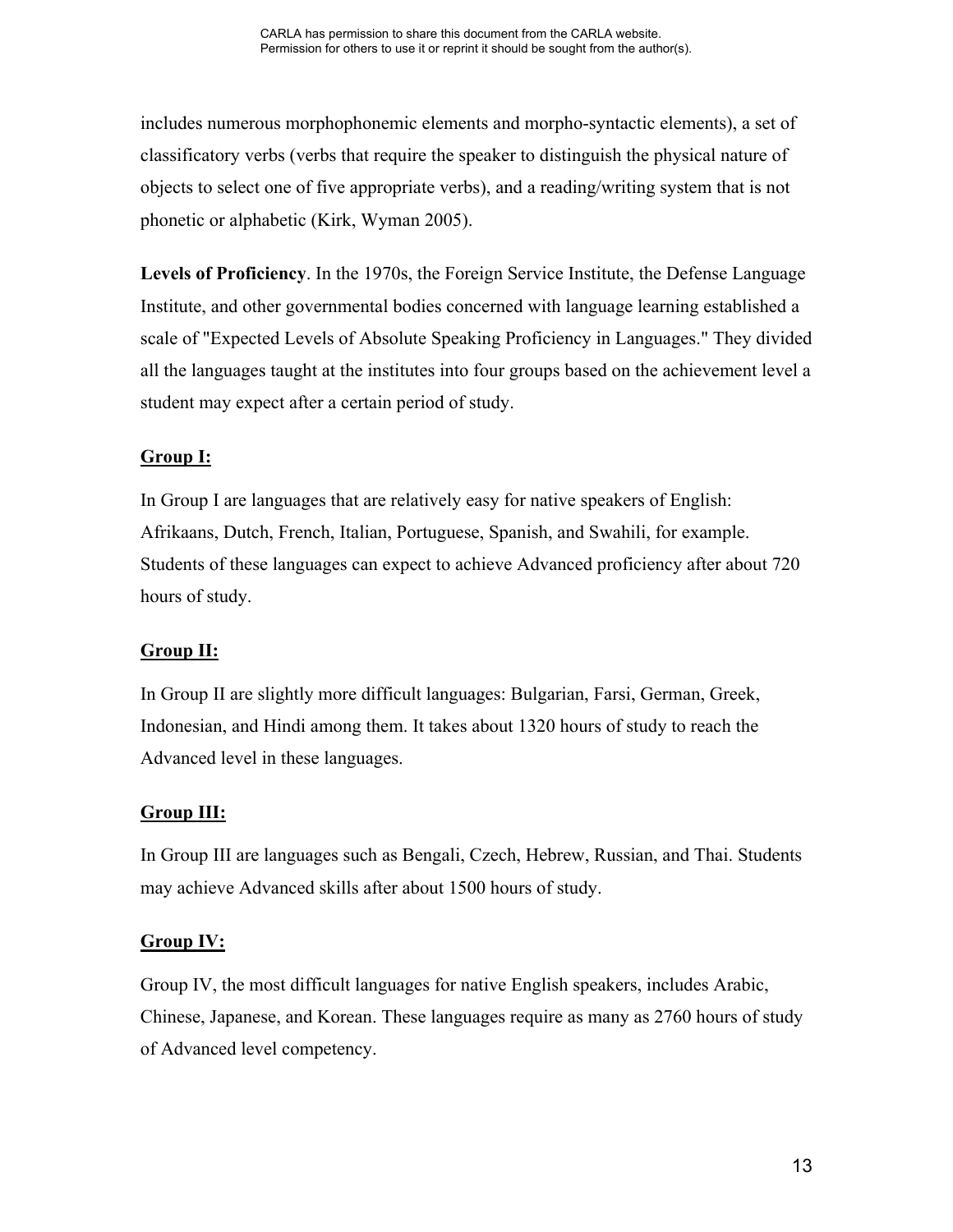Cherokee is appropriately considered to belong to Category IV along with Arabic, Chinese, Japanese, and Korean. This thinking is based on the characterization of the Cherokee language as described above (Kirk, Wyman et al, 2006). The major facts of the language are reviewed below which was initially prepared with the assistance of the Iroquoian language experts Dr. Marianne Mithun (Department of Linguistics, University of California at Santa Barbara) and Dr. Pamela Munro (Department of Linguistics, University of California at Los Angeles). The following book was a useful reference: Buttrick, Daniel S. and David Brown. 1819. *Tsvlvki Sqclvclv, A Cherokee Spelling Book.* Knoxville: F.S. Heiskell and H. Brown.

The strongest reason for designating Cherokee to Group IV comes from three dimensions of the language that pose extreme challenges for English speakers learning Cherokee.

# **1. Correspondence of grammatical categories between English and Cherokee (typological fit)**

Typologically, English is considered a synthetic language in that a word may contain a small number of morphemes; while Cherokee is a polysynthetic language in which there are a large number of morphemes, particularly multiple roots, per word. At first glance, many nouns in Cherokee may match nouns in English, but the similarity ends there. Much of what is expressed in an English noun, for example, is expressed in a Cherokee verb *if it is expressed at all*: it may be a verb itself, or it may be a piece of a verb.

#### **2. The amount of learning that is required for Cherokee**

The second dimension has to do with how much have to be learned to speak even minimally in Cherokee. Perhaps Korean and Japanese are ranked high because one has to learn case endings – markers of nouns that indicate whether the noun is the subject, object, benefactive, instrumental, etc. In order to speak a polysynthetic language like Cherokee, one cannot pronounce each element corresponding to an English word as it comes to mind. One has to know huge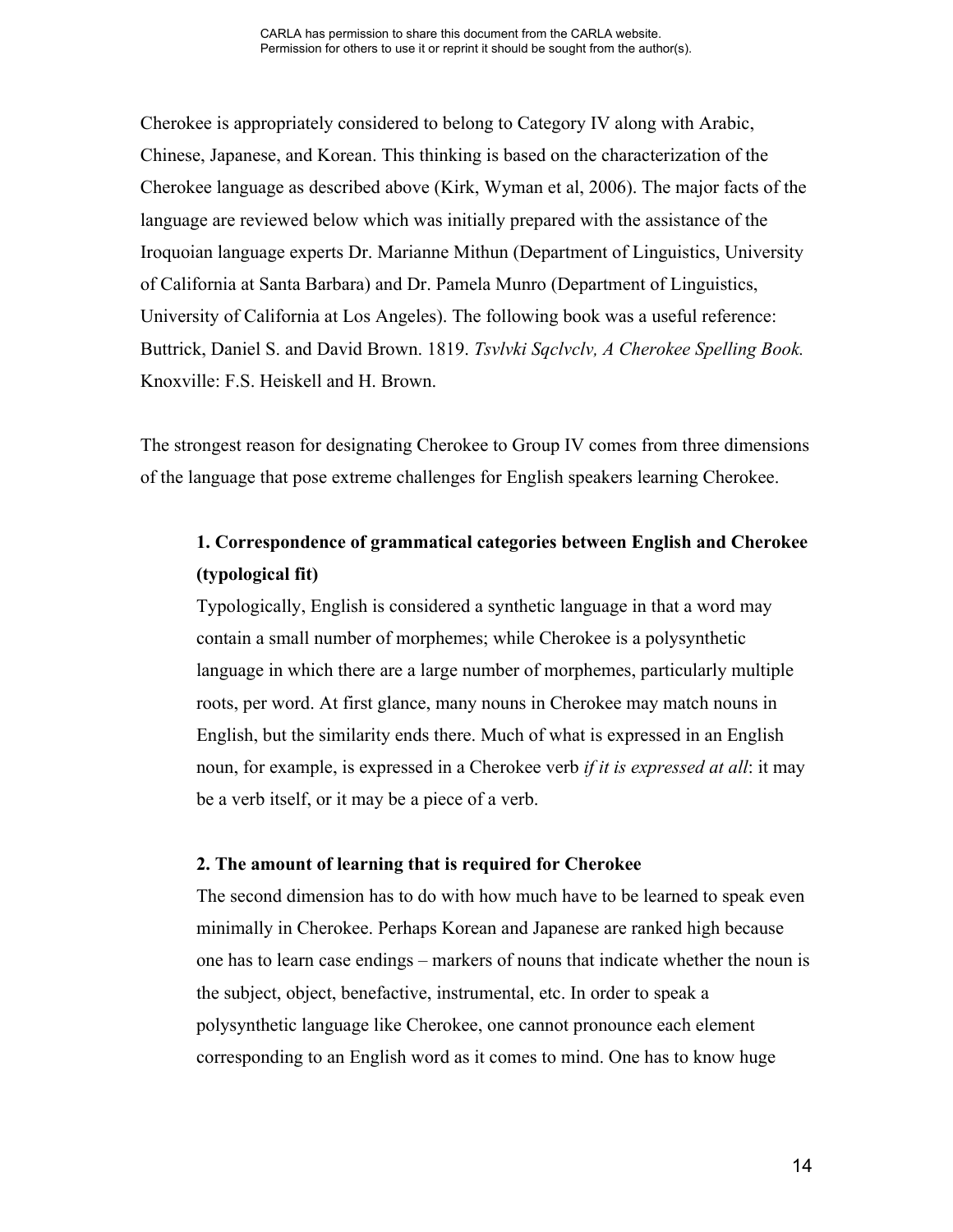numbers of complex words, complete with their pronominal prefixes, other prefixes and suffixes, and the cumbersome morphophonemic rules.

In all languages, words have a systematic internal structure, one of the things that make it possible for speakers to learn so much vocabulary. And good speakers can create new words when necessary, on the basis of the ones they know. But there is a tremendous amount to know in order to create a Cherokee word, not something a learner can master in a short or even medium amount of time.

### **3. The writing system**

A Cherokee spelling system based on the Latin alphabet, with some special values, was used by the Congregationalist missionary Daniel Sabin Buttrick and his Cherokee assistant David Brown in a spelling book (Buttrick and Brown 1819). This was superseded by the Cherokee syllabary developed by Sequoyah (George Guess) in 1821, which became the official writing system of the Cherokee people in 1828. Creation of a unique Cherokee writing system resulted in widespread literacy and many publications including the newspaper *The Cherokee Phoenix* (1828-1834). Sequoyah knew no English and the syllabary he developed is an indigenous system that consists of 84 symbols that represent syllables—not single sounds —comprising typically a vowel or a combination of a vowel and a consonant. With 84 symbols to be memorized along with tonal and morphophonemic rules to be learned, achieving fluency in Cherokee reading and writing skills for English speakers requires much study and practice.

# **(4) Final Consideration**

There are additional complexities that Cherokee poses for the English-speaking learner like tone, classificatory verbs, different kinds of past tenses, verbcenteredness, etc. Combined with the factors above, these characteristics of the language provides justification for ranking the task of learning Cherokee for English speakers as equally if not more difficult than learning even those languages belonging to Category IV, like Korean and Japanese.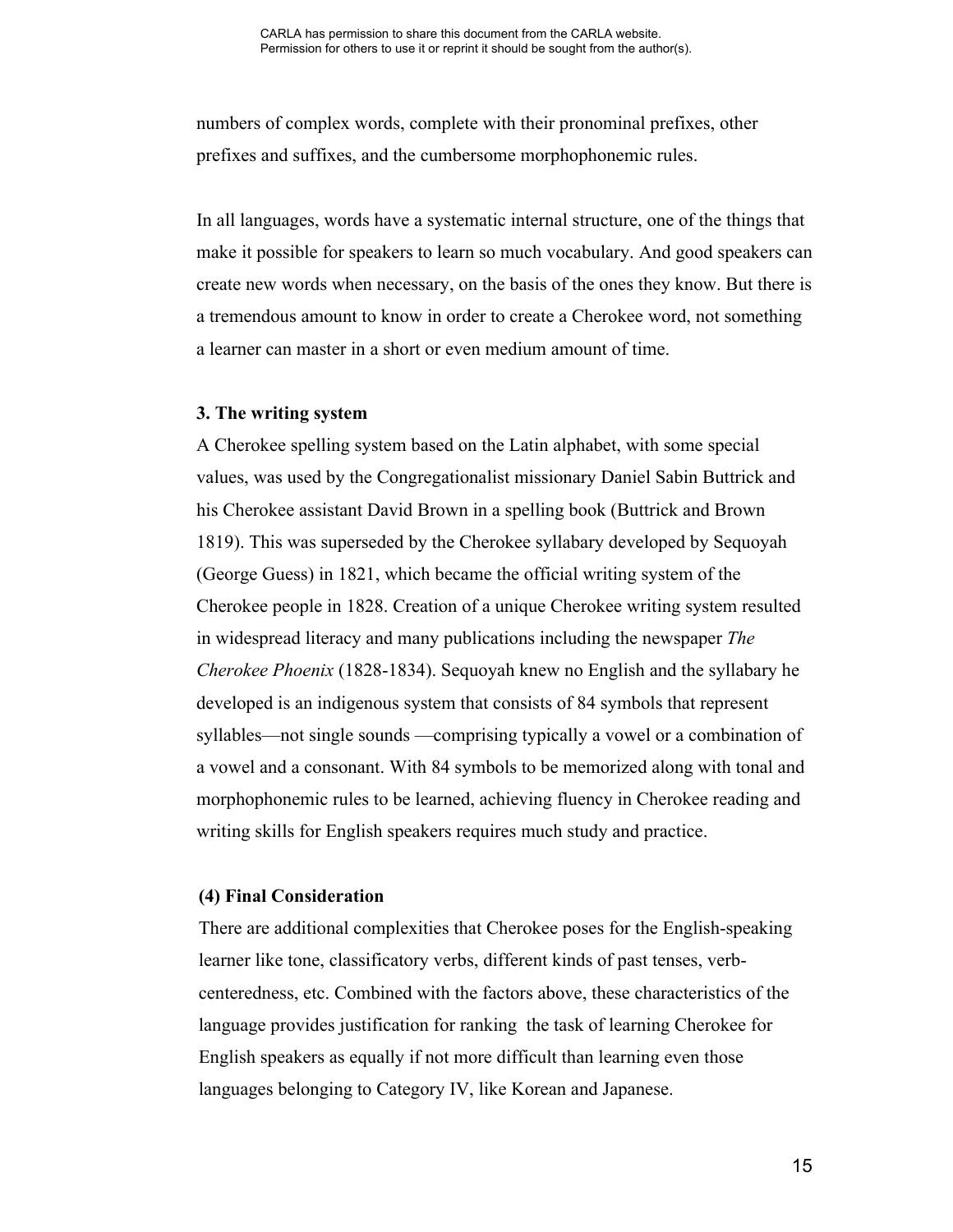## **Cherokee Language Revitalization**

The Cherokee people have experienced several phases of language shift and revival.

- 1. The first phase has been referred to as the purism phase that occurred when people believed that the language was being contaminated by too many English "loan" words. This occurred in the early 1900s when Oklahoma became a state and the CN no longer had jurisdiction of its people. However the Cherokee language became an important issue of CN Chief Bartley Milan in the 1940s when he located the original matrices of the syllabary and started to print in the syllabary once again. The first Cherokee language classes were taught at the University of Oklahoma and the American Business College in Tulsa (Conley, Robert, 2006).
- 2. The second or reform phase did not begin until more than fifty years later when classes were offered by the CN in the early 1960s led by a tribal member and language advocate, Agnes Cowen, who through a federal grant implemented the Cherokee Bilingual Education Program and developed the first written Cherokee language lessons. In 1970 Principal Chief W.W. Keeler appointed a Dictionary Committee composed of Charles Sanders, Sam Hair, Annie Meigs, and Anna Grits Kilpatrick who worked with language expert Durbin Feeling to compile the first Cherokee dictionary in 1975. This phase marked a desire to make the language learning less complex and was a time when teaching tools such as lexicons and simple lessons were being developed.
- 3. The third phase of standardization occurred in the1980's that involved a process in which the current dialect used in Oklahoma was legitimated and became accepted as the major form of the language. Cherokee classes were offered in many communities and for CN employees.
- 4. The fourth phase begun in 2000 and involved making the language more modern in which there was recognition for the need to create new vocabulary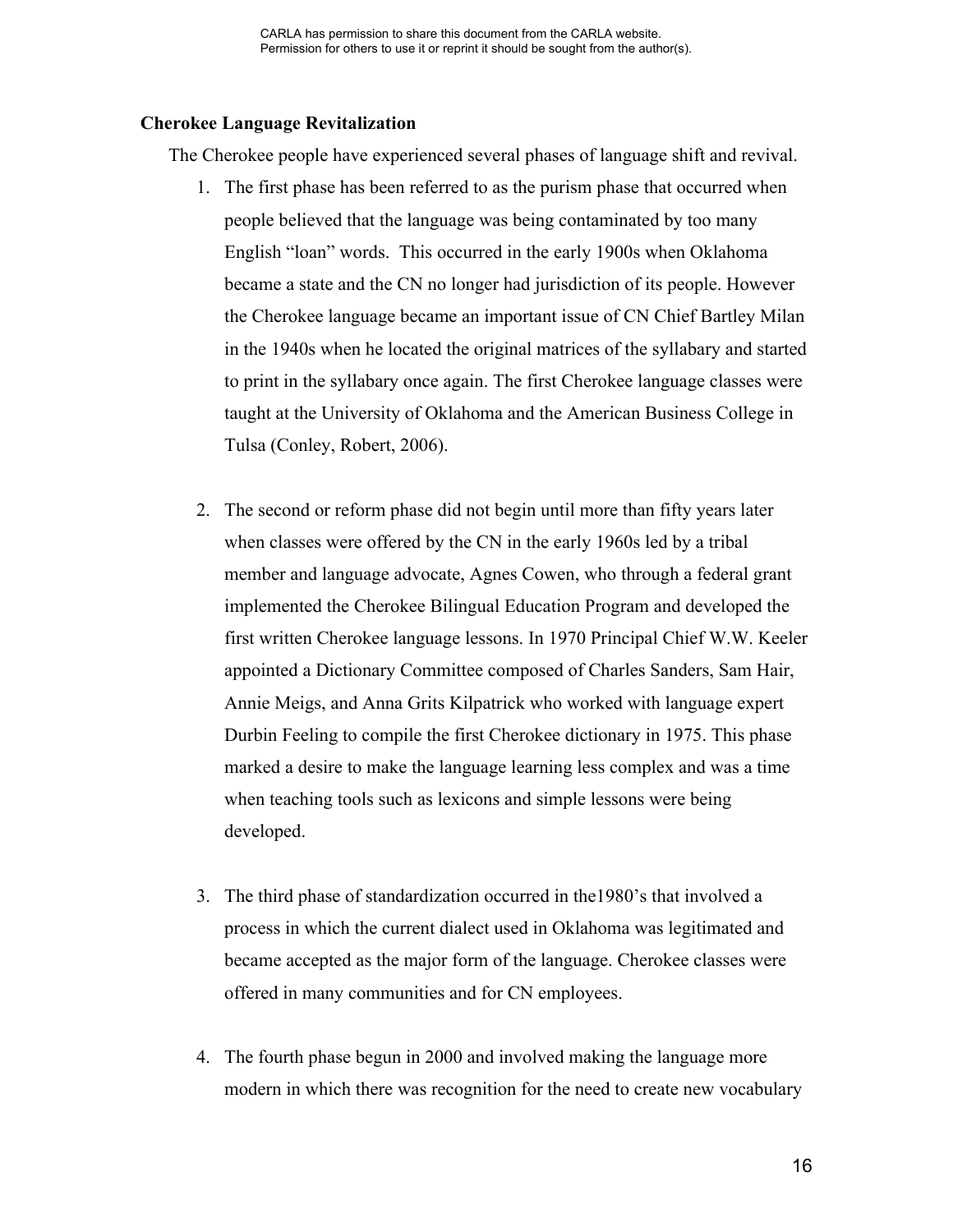for use by the general public on the CN website. In 2001 an advisory council of master speakers was formed to guide language related activities of the CN Cultural Resources Center and to create new Cherokee words.

5. Finally, today the fifth phase of language renewal presently proposes that Cherokee people must become involved in all aspects of language revival if the language is to survive beyond the present older generation of master-level speakers. (Raymond, Margaret 2003)

In determining how the Cherokee language has endured both orally and in written form, the question we need to ask is: "Where do we use the oral and written Cherokee?" Certainly, in those homes where Cherokee remains the primary language of communication the continued use of the language needs to be encouraged and supported. We believe that one of the principle means by which Cherokees has survived is the strong association between the Cherokee language and its use in Cherokee spiritual life. (Allen, Richard, 2003)

A principle link that united Cherokees was their community's religious centers. In Oklahoma, there exist two distinct (yet fundamentally related) entities that served Cherokee religious life, those two being the Christian church and the ceremonial or "stomp" grounds. For the Christian church, Bibles and hymnbooks written in the syllabary provided the means of reinforcing the importance of Cherokee. For the ceremonial grounds, the requirement that ceremonial leaders use Cherokee in their performance of their duties and all records and information is kept in the syllabary served much the same purpose. Both religious venues called for the leaders to be proficient in spoken as well as written Cherokee. To attain ceremonial office as a council member or clan leader, the person must show that he/she can speak fluently and write proficiently in the syllabary. The same rule holds true for the many Cherokee churches throughout northeastern Oklahoma (Kirk, Wyman, 2005).

According to the CN survey results of 2003, only about 10 percent of Cherokee consider themselves active language speakers, about 4 percent are able to read the Cherokee syllabary and less than 2 percent can write it. However, some have estimated that there are only approximately 10,000 people out of the total population of 280,000, that is, less than 4%, who speak Cherokee at some level of proficiency -- from the novice level in which a few common words or phrases are understood or spoken to the most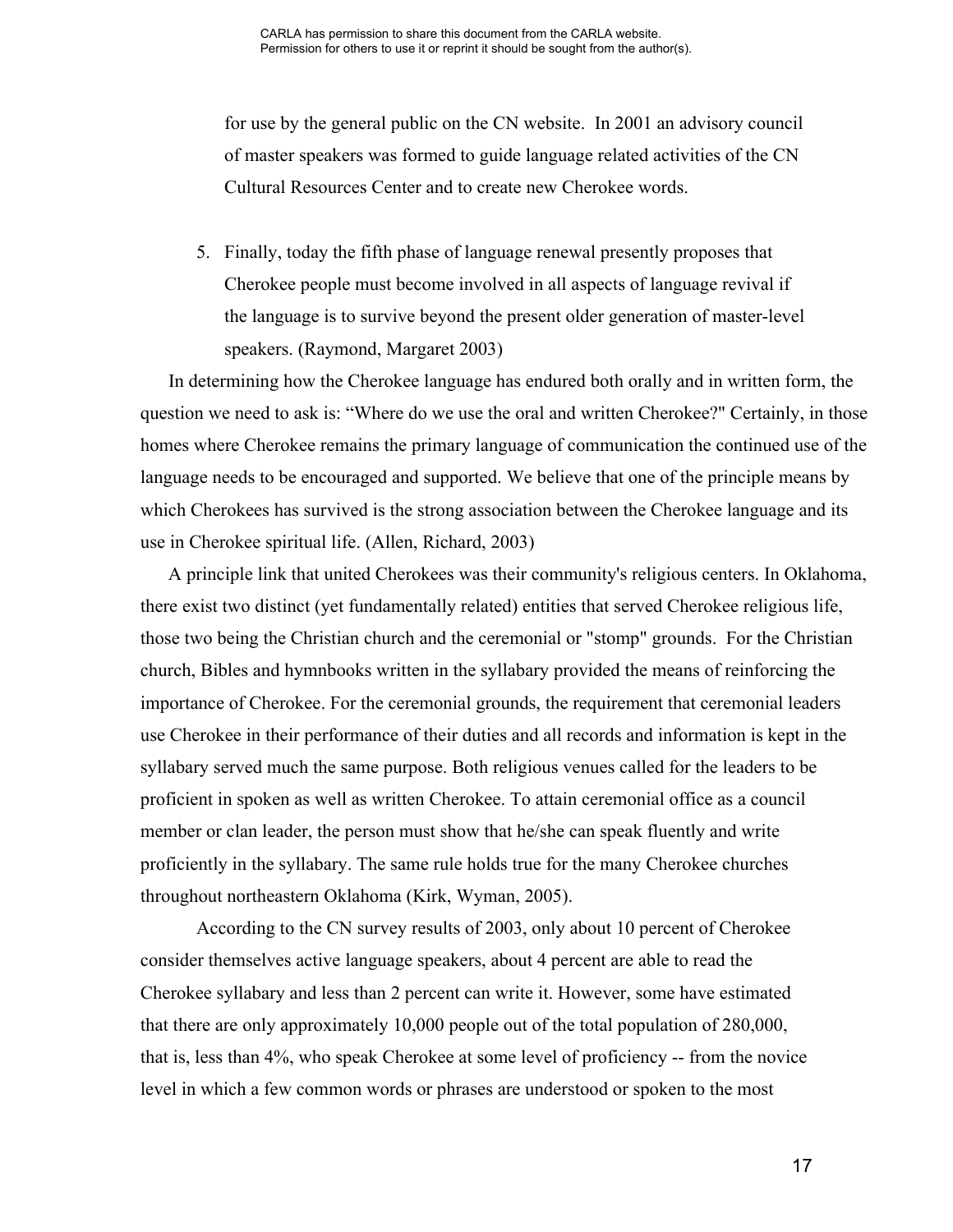advanced master level where the individual is competent in all skills including the ability to translate between Cherokee and English. About 17% are what has become known as apprentice or semi-speakers -- people who understand the language but have limited ability to speak Cherokee. They may be adults who heard and spoke only Cherokee up until the age they entered public schools when English was introduced and became their language of choice. Many of these adults have a tacit knowledge of Cherokee and can understand most of the spoken language but have lost their ability to use the language as they did as children. The vast majority of the population or about 73 percent of the Cherokee people are non-speakers (Peter, Lizette 2006).

At the time of the first European contact with North America there was somewhere around three hundred indigenous languages. Today, that number stands at around 200 with 175 languages spoken only in the United States. About one-third of those 175 indigenous languages have only very elderly speakers (Krauss, M, 1996) This group, of which Cherokee is one, without reversal of this language shift is destined for extinction in a matter of a few decades. Language loss is loss of culture. Language is the basic medium of transmission of arts, literature, history, cultural and religious traditions, social institutions, and values. For example, cultural values such as "respect" and the Cherokee concept of *ga-du-gi* or working together are embedded in the Cherokee language.

#### **Legislative Authority**

The authority for actions, policies and programs dealing with Cherokee culture and language is found in the Cherokee Nation Constitution and more recently in laws enacted by the CN Tribal Council. A 1991 legislative act:

"Established Cherokee and English as the official languages of the tribe, provided that any tribal member may speak in Cherokee or English in communicating with tribal government, that English translation services will be provided for persons who speak Cherokee, and established a policy to take leadership to maintain and preserve the Cherokee language as a living language by a) efforts to involve tribal members to the greatest extent possible in instruction in Cherokee language; b) establishing a permanent Cherokee language program; c) encourage the use of Cherokee language in both written and oral form to the fullest extent possible in public and business settings; and d) encourage the creation and expansion of the number, kind and amount of written materials in the Cherokee language and official encouragement for the development of materials."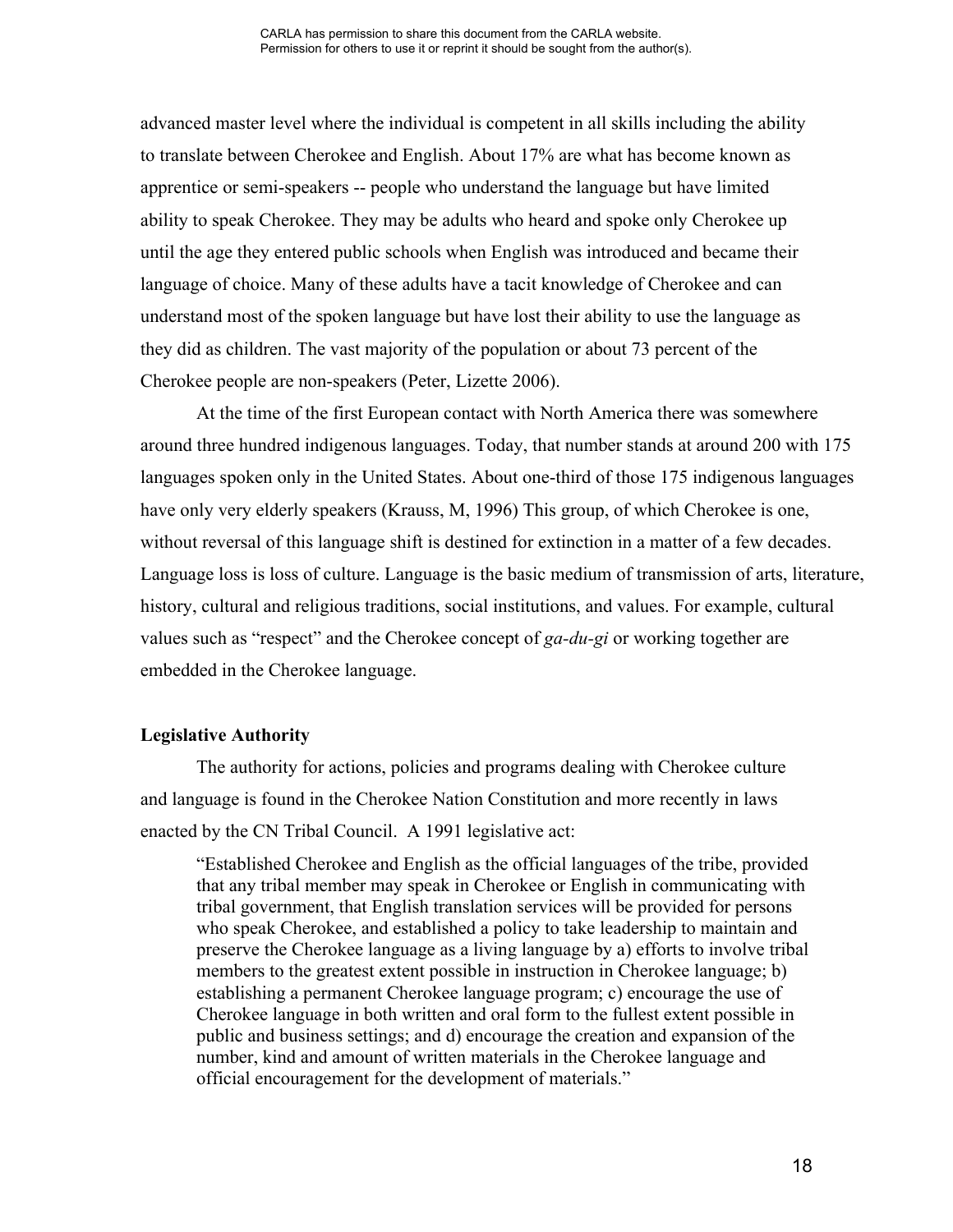Following this legislative authority for action 95 community members were convened by the CN Office of Policy, Planning and Development on October 2-3, 1999 to design future language, history and culture programming activities. Participants included language speakers, culture and history experts, Cherokee artists and crafts persons, and a variety of interested individuals met for two days to plan the future language, culture and history programs in nine distinctive subject areas: literature, history, storytelling, culture and traditional craft skills, drama music and film, historical sites, arts, genealogy, and language. Results and outcomes of this first comprehensive planning initiative have guided the Nation's future language, culture and history activities located both within the CN governmental system and in Cherokee communities. A 50 year vision articulated by this group projected that 80 percent of the CN citizens would be actively re-engaged in the revitalization of the Cherokee language and culture.

In 1995 the legislative act of 1991 was strengthened and amended to read:

"An emergency declared by the Tribal Council to establish a permanent Cherokee language program as a support unit for all programs and services within the Cherokee Nation subject to such funding limitations as may exist from year to year."

This act is symbolic of the tribe's recognition that survival of the culture is dependent on the ability to perpetuate, preserve and protects the language. Following this act, the CN Culture Resource Center (CRC) was established in 1995 to preserve and promote the Cherokee language, history and culture of Cherokee people and is administered by the CN Education Department. The tribe recognized that survival of the culture is dependent on the ability to preserve, protect, and perpetuate the language. The creation of this new department reflected the central role that the Cherokee Language had within the CN. The CN Tribal Council Education Committee provides oversight and funding of the CRC and the CN's various other language programs on an annual basis.

In the 2002 State of the Nation address, Principal Chief Chad Smith announced an important new nation wide policy to address "the perpetuation of the Cherokee language" as one of the new top three initiatives of his administration. (The others are Jobs and Community.) This important administrative mandate generated many new language programs and activities, and each unit was charged with the responsibility to develop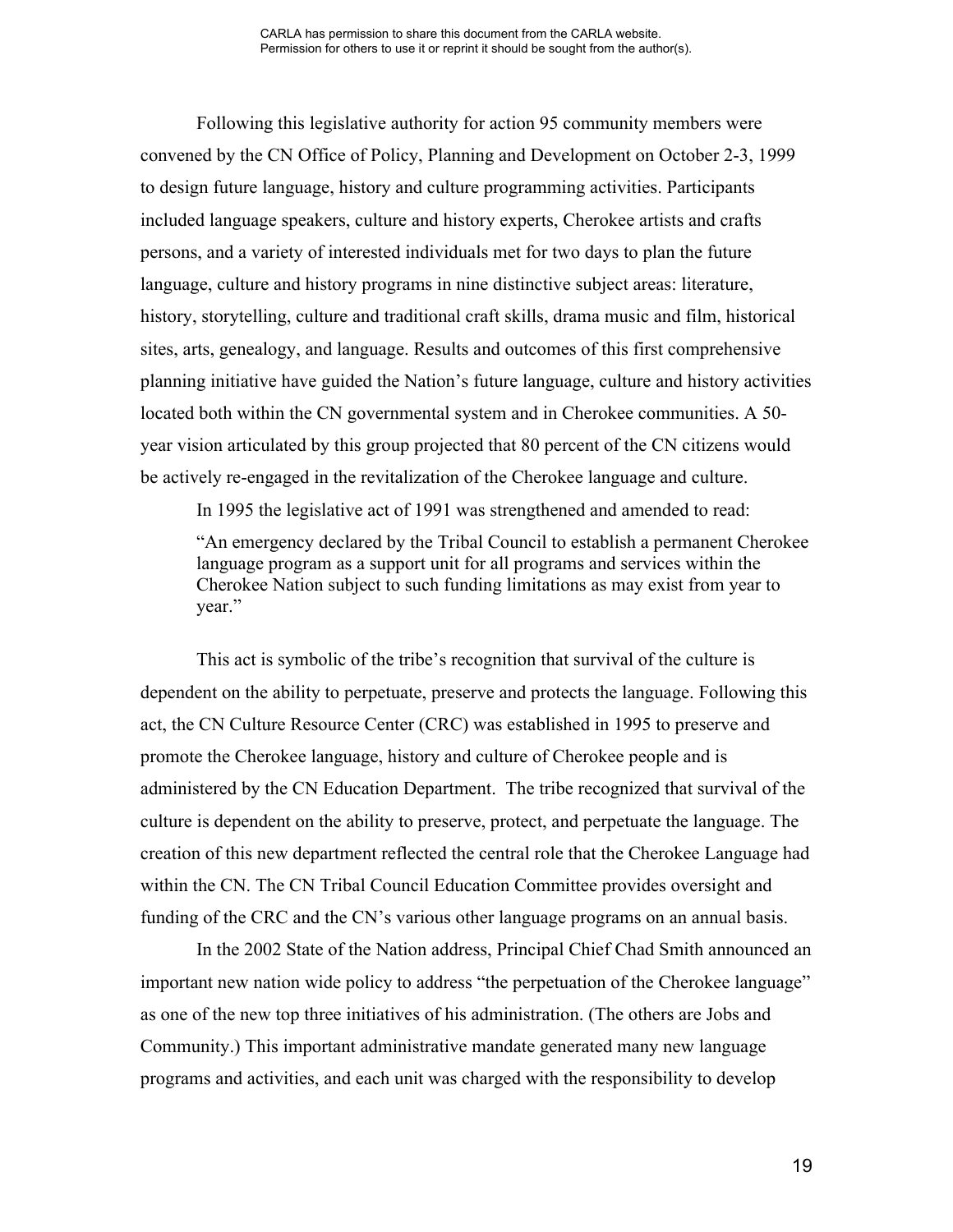measurable short- and long-range strategies designed specifically to accomplish the 50 year language vision. For example, the Language Strategic Work Team was charged with the responsibility of developing national strategic goals to be implemented by CN departments and offices. The goals for fiscal year 2009 implementation are:

- 1. Cherokee Nation leaders are accountable to Cherokee families and communities.
- 2. The value of the Cherokee language is demonstrated by regular usage.
- 3. The Cherokee Nation will support and promote Cherokee values, traditional knowledge and experience.
- 4. All Cherokee Nation groups must demonstrate support for the Cherokee language.
- 5. Educate Cherokee citizens about laws concerning trust and private property in the Tribal Jurisdictional Service Area.

Most importantly, and a significant indicator of the Executive Branch's commitment to Cherokee language and culture, the Cherokee Nation provides additional special internal funding to assists the various departments and offices to meet each strategic goal and objectives.

# Long-range Language Revitalization Plan

The award of findings of the 2002 language survey, the CN, for the first time, to quantify the language fluency rate of citizens living within the CN jurisdictional service area and to develop a formal long range language plan to address the language needs. Quantitative data was gathered using a convenience sample (n=300) and a key informant process that collected qualitative information from individuals knowledgeable about the Cherokee language. Based on the findings of the 2002 survey, the Cherokee language is very close to extinction as only adults beyond childbearing age still maintain the fluency of the language. If the classification of language vitality proposed by noted linguist Michael Krauss is applied to the Cherokee language, the life expectancy of the language is only 30-40 years as the language is spoken fluently by only the grandparental generation.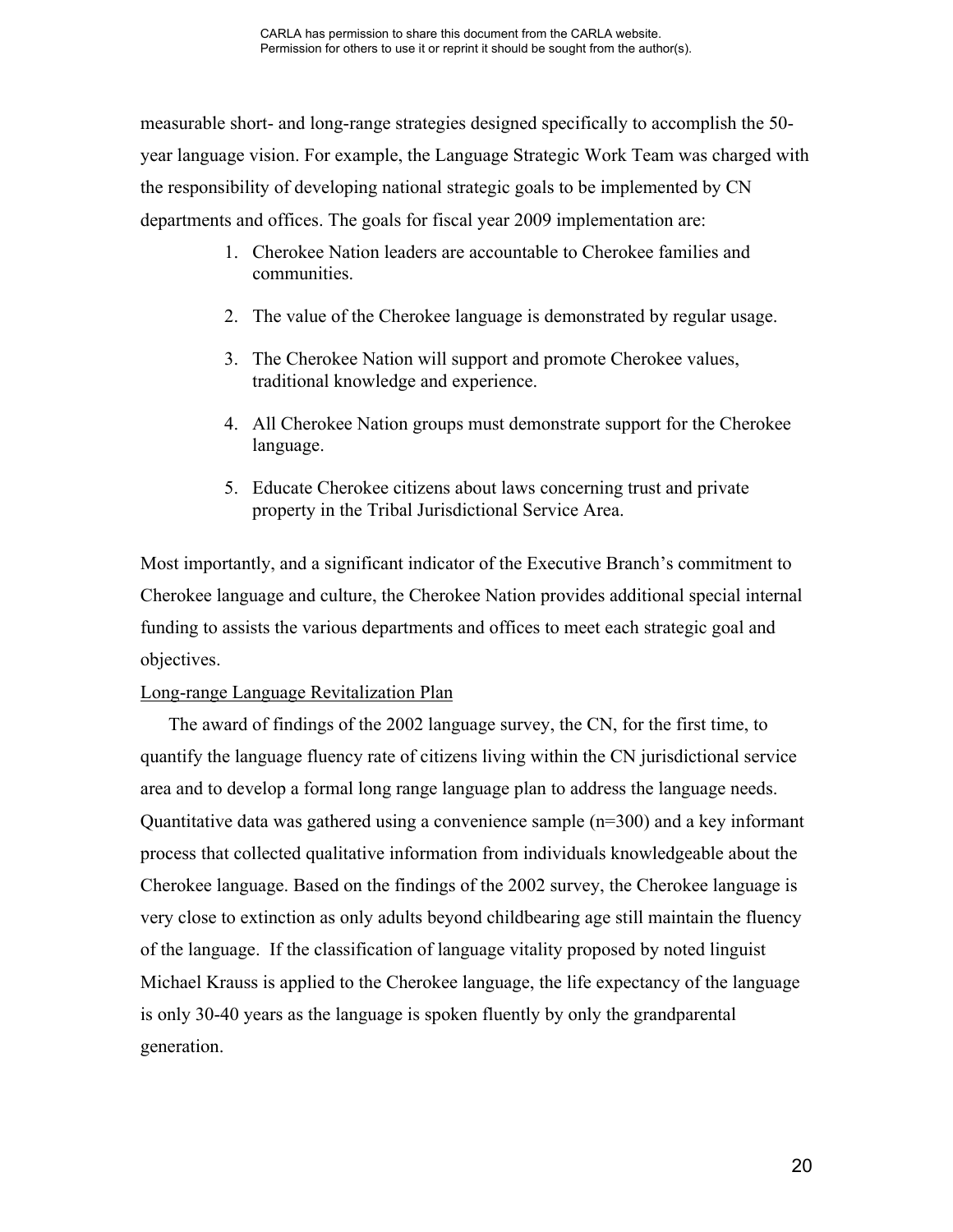As a result of these findings the CN began a 10-year language revitalization program for the period 2003 – 2012. This program developed a number of language policies with a long-term goal that in fifty years, 80 percent of all tribal members would be actively re-engaged in the language and culture of the tribe.

Major findings derived from the sample population are noted below:

- No one under 40 years of age is conversational in the language.
- Only 52 speakers use the language in their homes.
- Only 9 individuals were found to be highly fluent and only 2 are considered to be at the highest level of bi-literate or at a master's level.
- The remaining 247 (or 85%) of the survey respondents have very limited ability to speak Cherokee or are non-speakers.
- Most former speakers stopped using the language either before they started to school or while in elementary school.
- Most children of fluent or conversational speakers do not speak the language.
- Most respondents report they would like to learn to speak the language or learn to speak better.
- Almost all respondent said that preservation of the Cherokee language is very important for future generations.

Three major long-range goals and 12 strategic objectives provide the overall direction for the tribe's future language revitalization initiative. The goals are:

- Create language revitalization programs that ensure survival of the Cherokee language throughout the tribal communities;
- Educate and certify language teachers to assure a qualified and knowledgeable workforce for program implementation; and
- Document the language and develop language instructional materials and curriculum. (Raymond, Margaret 2003).

The CN has taken significant steps to reversing language shift through a systematic language planning. Of all these efforts the most innovative is the program to grow a new generation of fluent speakers from childhood on up starting in an early childhood immersion program.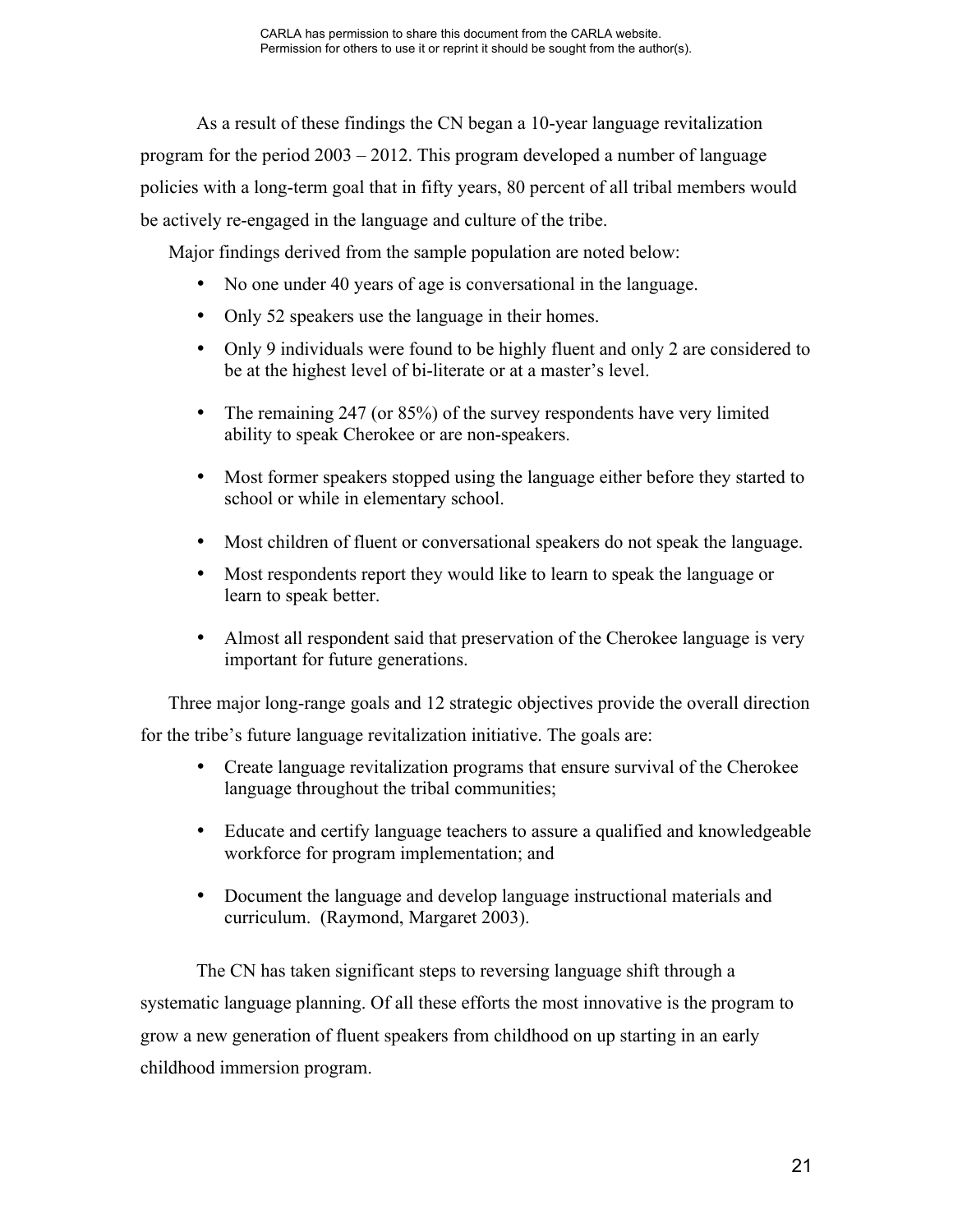The next major language effort was launched in 2003 in three initiatives: 1) the creation of four language advisory groups; 2) opening of the "language nest" for 3 and 4 year olds and 3) opening of the language teacher preparatory degree program at Northeastern State University and 4) special language and ongoing language programs. These initiatives were, and remain today, central to the creation of a new generation of second-language speakers. Following is a brief description of these three language programs that remain the core of the CN's language revitalization efforts.

#### Language Advisory Committees

The CN uses formal ways to gain input on how the language programs and services are implemented and assessed to meet the principal goal of bringing the language back to Cherokee people. This input includes assistance of four professional linguistic consultants from the University of Kansas (Drs. Tracy Hirata-Edds, Lizette A. Peter, Akira Yamamoto, and Kimiko Yamamoto respectively) and three major Cherokee language advisory committees all of whom meet on a regular basis. The language advisory committees are composed of community and CN master-level speakers who convene to develop new vocabulary, review written materials and curriculum, and recommend new language services. These committees are: the Cherokee Language Advisory Council composed of approximately 20 individuals organized in 2001 to provide new vocabulary for the Cultural Resource Center; the Cherokee Speakers Bureau organized in 2006 and composed of approximately 80 speakers who provide direction to the overall CN Education Department; and the Cherokee Speakers Consortium composed of about 25 individuals organized in 2007 between the CN and the Eastern Band of Cherokee Indians (EBCI) for the purpose of sharing language materials and new vocabulary to be used in the classroom. The three Cherokee language committees are composed of CN employees and representative from many Cherokee communities who volunteer their time to assist CN language revitalization efforts.

#### Tsa-la-gi A-Ge-yu-li (Children's Language Immersion Classrooms)

As noted above, the CN has taken significant steps to reversing language shift through systematic language planning. Of all these efforts, the most innovative is the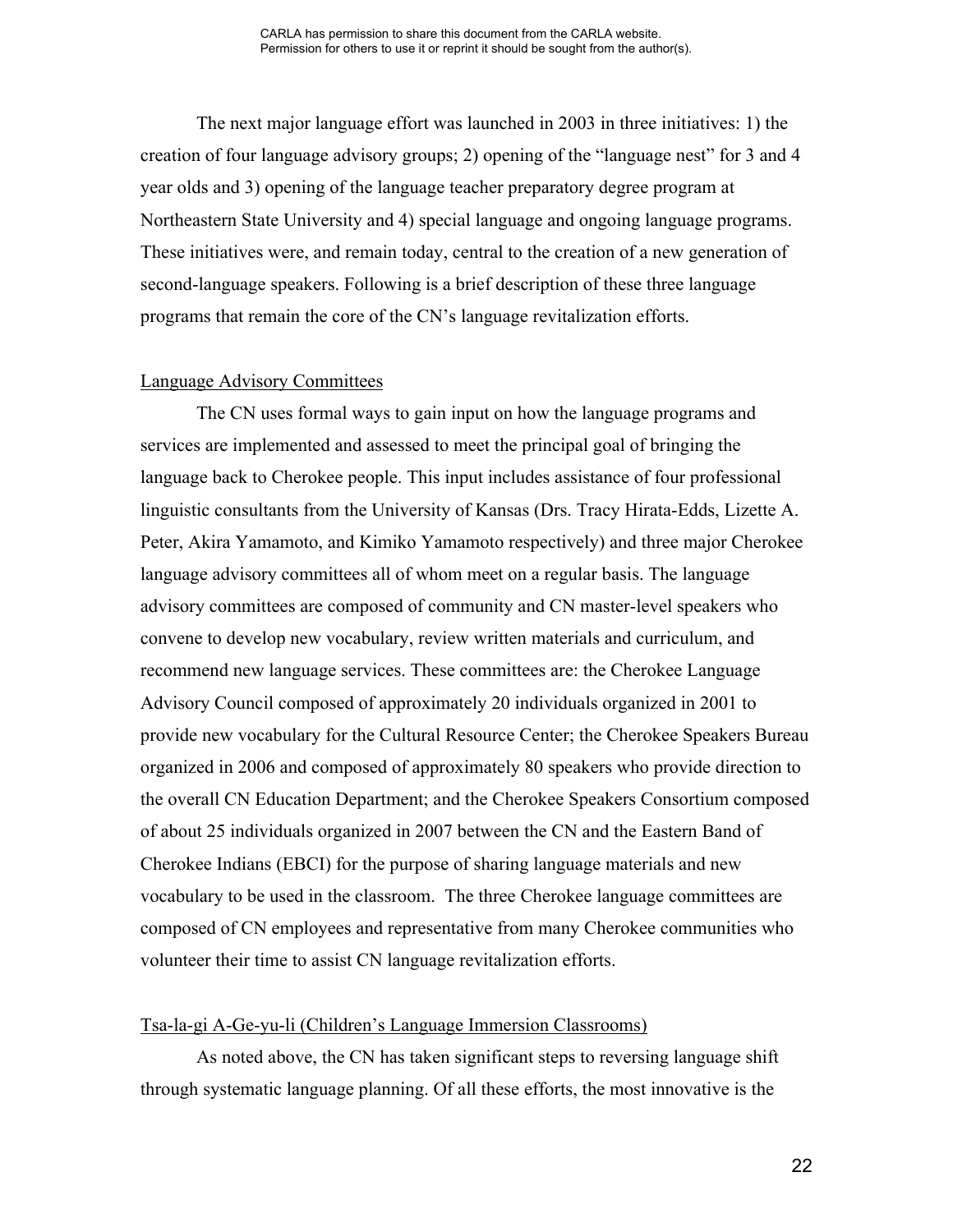program to grow a new generation of fluent speakers from childhood on up in an early childhood immersion program. In August 2001, the Cherokee Nation began to offer preschool age children the opportunity to participate in all the typical activities of the preschool while immersed in the Cherokee language. Although these activities are all typical of young children's school days, the language provided by the teachers in the classroom and on the playground is Cherokee -- that is, Cherokee is the language of the preschool.

In 2005 an immersion kindergarten opened to provide further language opportunities for four- and five-year olds. The teachers are bilingual but speak only Cherokee with the children throughout the day. A full immersion First grade began in 2006 and Second grade full immersion began in 2007. At the end of the 2008 school year, there were five classrooms with a total of 60 children enrolled. In fall 2008 for the first time all immersion classrooms will be in the same location, a newly renovated independent building adjacent to the CN Children's Development Center.

Children in the Cherokee Language Immersion School have been demonstrating increasingly greater language proficiency with each year since the program has been implemented. These gains are demonstrated within cohort groups, as children matriculate from one level to the next, but also *between* cohort groups, a reflection of teachers' improved skills and a constant increase in the number and quality of Cherokee language materials available for classroom use. Assessments of children take place both informally through observations of daily participation and deskwork, and formally through the administration of the Cherokee Immersion Language Assessment.

Observations of the immersion classrooms reveal that children use Cherokee almost exclusively, with their teachers and with one another. They use Cherokee during meal times and all learning activities when their teachers are present and, more importantly, they speak Cherokee casually to one another during free play time, even when their teachers are not present. The children have been observed cooperating in Cherokee, talking about events in their lives in Cherokee, assuming the role of teacher to teach their classmates Cherokee, and even arguing with one another in Cherokee.

The formal language assessment results corroborate these observations. Children's scores are highest in receptive skills and lower in productive ones, and yet, at

23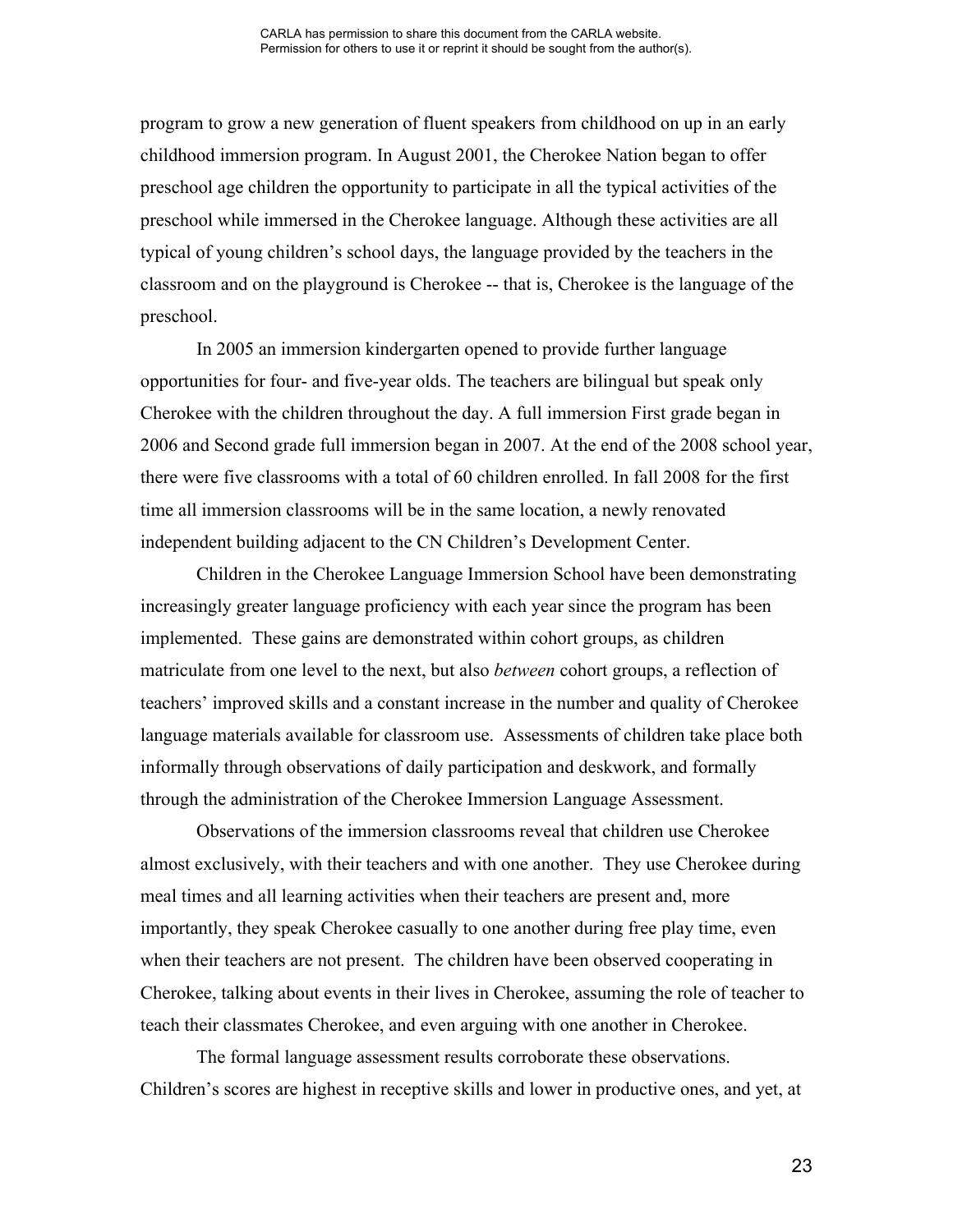all levels and with increasing proficiency at each level, children demonstrate that they can respond to questions about themselves and concrete topics, that they possess an ever expanding vocabulary, and that they are developing general language skills. Furthermore, children who have been in immersion for three years or longer demonstrate higher levels of accuracy in pronunciation and the ability to mark Cherokee verbs appropriately for some tenses. Importantly, children are demonstrating communicative competencies including strategic competence (skills language learners use to compensate for their limitations in the language). This documented progress in children's language abilities indicates that the immersion program is steadily improving in its capacity to achieve the goal of producing fluent Cherokee speakers (Hirata-Edds, Tracey and Peter, Lizette 2006).

### Northeastern State University Cherokee Language Degree Program

Through a Memoranda of Agreement initiated in 2004 with Northeastern State University College of Liberal Arts 21, new language classes worth 40 credit hours are offered for about 75 students who are majors in the new program or those who are taking the Cherokee language as a foreign language requirement.

The CN provides an annual \$100,000 grant and in-kind funding for two positions, an instructor and administrative assistant, plus approximately \$60,000 annually in special scholarships for students who make a commitment to teach in the CN language immersion school upon graduation.

The goals of the Cherokee Language Degree program are to:

- provide an innovate undergraduate program that prepares students for K-12 teaching positions in Cherokee and
- To produce teachers who are fluent in speaking, reading and writing of Cherokee and are prepared to teach about the Cherokee cultural heritage.

Upon graduation, students are expected to:

- speak the Cherokee language at the intermediate-high level as established by ACTFL,
- write the Cherokee syllabary at the intermediate-high levels,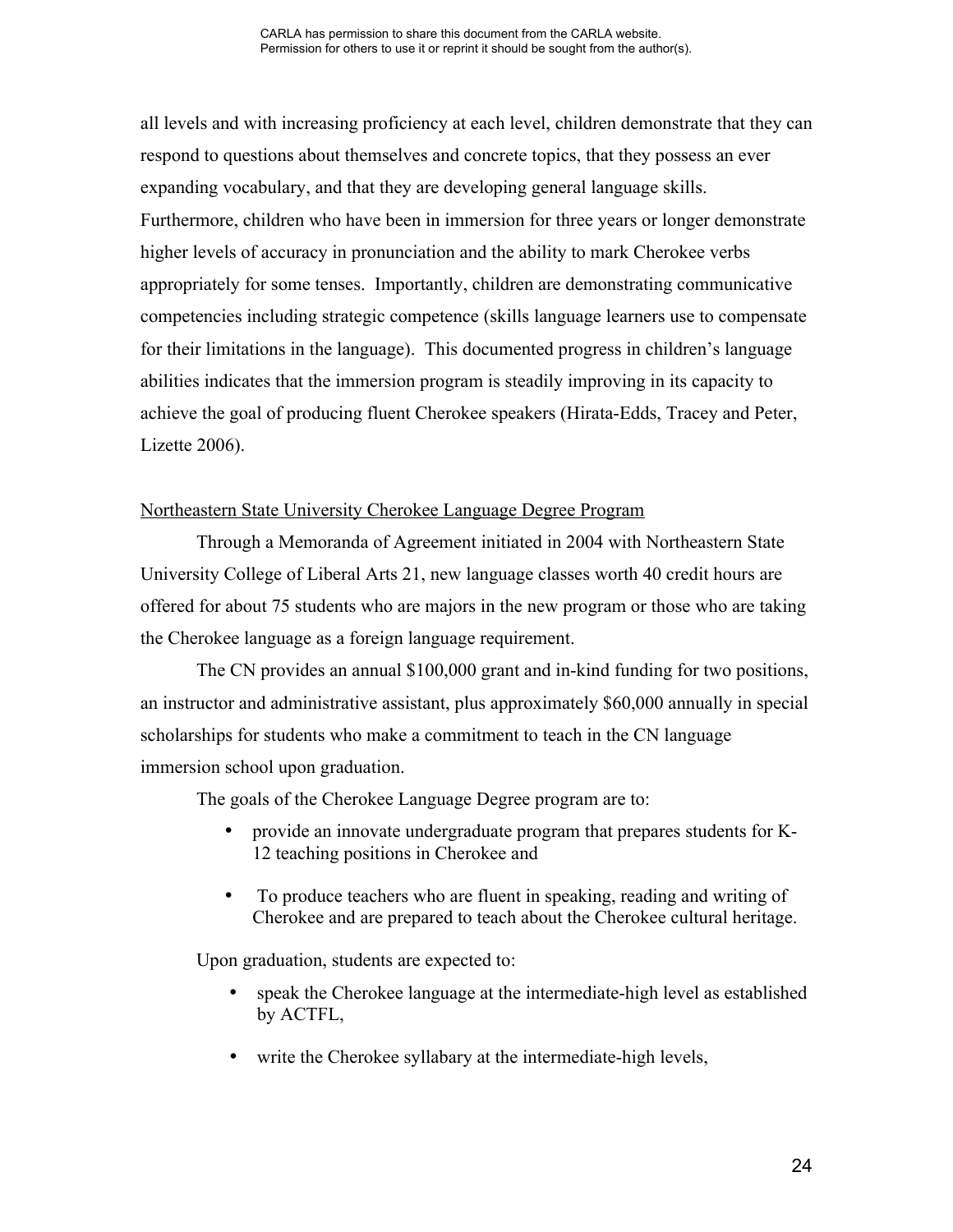- demonstrate knowledge of pre-contact culture, cultural change and contemporary culture through course work and construction of curricular units for K-12 grade levels,
- analyze the morphology, phonology and semantics of the Cherokee language, demonstrate understanding of language teaching approaches and methods through courses, curricular planning and field experiences,
- critique literature and historical documents written in the Cherokee language, and
- Demonstrate professional conduct and responsibilities in the classroom.

This degree program is fully accredited or certified with various regulatory agencies such as: the Oklahoma Commission for Teacher Preparation, the Oklahoma State Department of Education, and Oklahoma State Regents for Higher Education, the National Council for Accreditation of Teacher Education, and the American Council of the Teaching of Foreign Language. For the 2007-08 academic year, 218 students were enrolled of which 25 majors were attending these classes (Kirk, Wyman 2008).

# CN Special and Ongoing Language Programs

In addition to the major language initiative described above, other language programs developed as part of the long-range revitalization plan include:

- Office of Language Curriculum. In 2003 a curriculum team was initiated to develop new print materials and animated videos for the language immersion classrooms. To date five levels of grade- and language-specific curriculum have been developed for preschool through third grade immersion classrooms. They are aligned with the Oklahoma World Language and Priority Academic Student Skills (PASS) standards. On-going review of the written Cherokee material is conducted to assess accuracy of the use of the written and spoken language.
- Office of Translation Services. This office was established in 2007 because of increased requests for translation of historical documents, monthly tribal newspaper, tribal and public signs, literature, interviews; verbal interpretation services for Cherokee elders at CN offices, tribal courts, and area medical facilities; development of the Cherokee lexicon and technical assistance required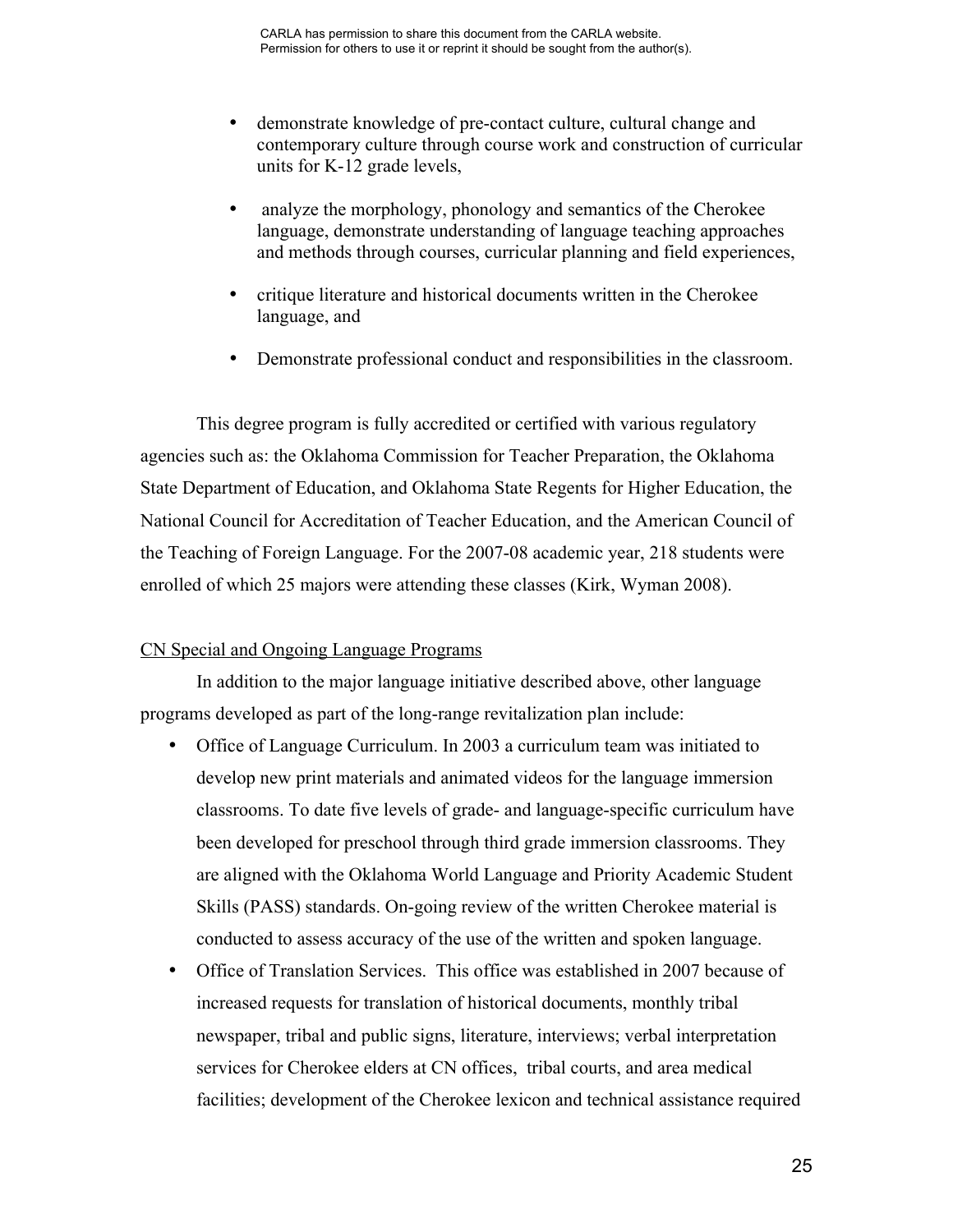to maintain the CN website; and technical language support for translation of a monthly article is provided for *The Cherokee Phoenix*. Language proficiency testing is conducted by this office to certify language fluency and language instructors for CN programs.

Language activities and programs that have been ongoing include:

- The Cultural Resource Center Activities. The CRC develops special language materials for a variety of group activities such as the Summer Language and Culture Camp, after school programs, Head Start classrooms, and other language programs offered in area schools and communities. Other activities of the Cultural Resource Center are:
	- o Videotaping of cultural activities (basket making, flute making, etc.) in the Cherokee language to supplement classroom language activities.
	- o Development of special supplemental language instructional materials and literature ("Cherokee Wisdom Stories").
	- o Summer Language and Culture Camp, a week-long learning opportunity for approximately 400 students (K-9) in different Cherokee communities.
- Adult Cherokee Language Classes
	- o Introductory language classes for adults have been offered since the 1990's in various Cherokee communities both within and outside the CN jurisdiction for a 10-week period with approximately 400 individuals participating annually.
	- o Beginning level Cherokee language classes have been offered since the 1990's primarily to adults in various Cherokee communities both within and outside the CN jurisdiction for a 10-week period with approximately 400 persons participating annually. A new tribal policy was enacted in 2002 in which employees who demonstrate increased language skills as assessed by a language fluency test administered by CN language expert, Anna Sixkiller Huckaby. Employees show increased fluency receives a modest pay incentive increase.
	- o Since 2003, the beginning, intermediate and advanced level on-line internet instruction have been provided twice a week for 10-week periods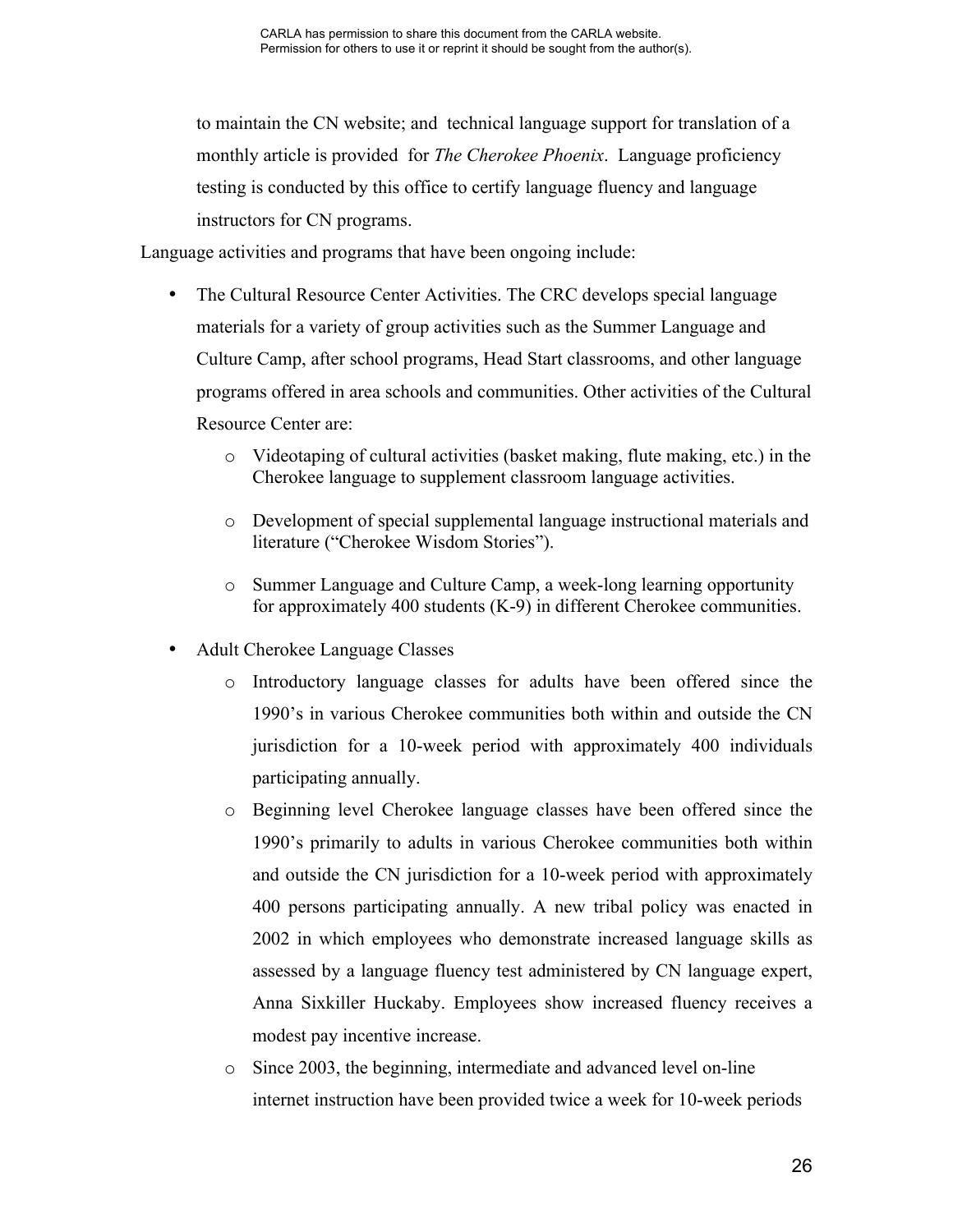and broadcasted nationally in which more than 3,000 persons enroll each year.

- Cherokee Youth Choir. Since 2003 Cherokee music CD's have been recorded by the Cherokee National Youth Choir and used as supplemental teaching materials for classrooms and for enjoyment by the general public.
- Cherokee History and Culture. A number of activities are provided both by the CN and the Cherokee Historical Society. Through a contract agreement with the Cherokee Heritage Center, the CN manages a major part of this program which includes a museum, genealogy services, a reconstructed 1600 ancient village, and a variety of art shows and cultural activities held throughout the year. In addition:
	- o A 40-hour Cherokee Legal History course is offered several times a year for CN employees and those in various Cherokee communities in Oklahoma and elsewhere in the US.
	- o Cherokee cultural presentations to schools, communities, organizations and national conferences are made in approximately 80 different settings annually.
	- o Literature review and research to assess historical accuracy is provided as an ongoing service to the general public, schools and individuals on an asrequest basis.
- Language Documentation. The most conspicuous lack in language resources has been a comprehensive Cherokee grammar. However Dr. Bradley Montgomery-Anderson, NSU faculty, recently completed a Cherokee grammar for his Ph.D. dissertation. It is the first comprehensive treatment of Cherokee and is intended for teachers and students of the language as well as linguists. While the work is a description of the contemporary Cherokee, the material contained in the grammar will aid those interested in doing work on the historical development of the language with the hope that the grammar will be part of a new generation of interest and research on the language.

# **Cherokee Language Renaissance**

The 1999 gathering of Cherokee community members represented the first nationwide language planning effort. The most important outcome was the development of a 50-year goal statement as;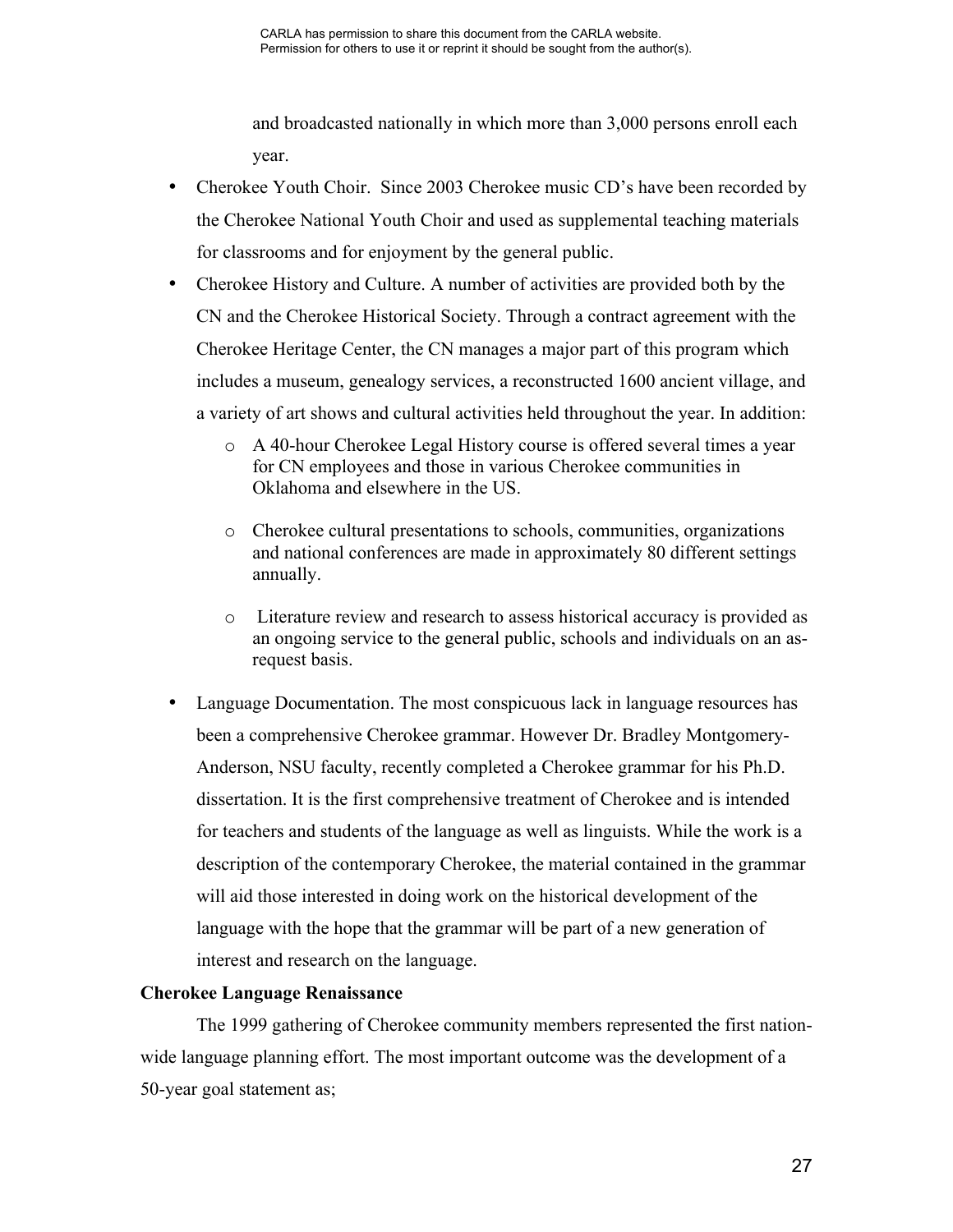"*By 2050 a renaissance will have occurred in which eighty percent of Cherokee citizens will be actively re-engaged in revitalization of the Cherokee language and culture."*

Almost ten years later in January 2008, guided by the University of Kansas team of linguists, a "re-envisioning" workshop was held to refine the future goals for the CN immersion programs. Attending were many language advocates including classroom teachers, parents, CN language staff, interested community members, and NSU language faculty, staff and students. The ultimate goal on which the re-envisioning focused is for the children in the CN immersion program *to acquire the Cherokee language in such a way that it will become an integral part of their lives and their knowledge about the world around them.*

The group also developed many other goals around larger categories such as the Cherokee Way (language, culture, and community), Instruction, Evaluation, and Curriculum. Although these goals need to be refined into strategic interventions, this work very directly addresses the 50-year goal of bringing language back to the people as a living part of Cherokee life ways.

- Cherokee Way Elevate the status of the language to support its future sustainability and vitality by expanding the domains for Cherokee language use throughout the community.
- Immersion School Create a stable Cherokee-only school, both physically and conceptually that provides a safe environment with well-equipped classrooms conductive to learning; recruiting and retaining a staff that is well-prepared professionally to meet the needs of learners with respect to the language immersion classroom.
- Assessment Provide for regular formative and summative assessments that appropriately measure student achievement of language, culture, and academic content standards and that provide useful information to teachers, parents, and program planners toward greater instructional effectiveness.
- Language Curriculum Foster greater two-way exchange between curriculum staff and instructional staff to enhance the alignment of curriculum, instruction, and assessment and provide both units greater understanding of the linguistic, cultural, and academic needs of children.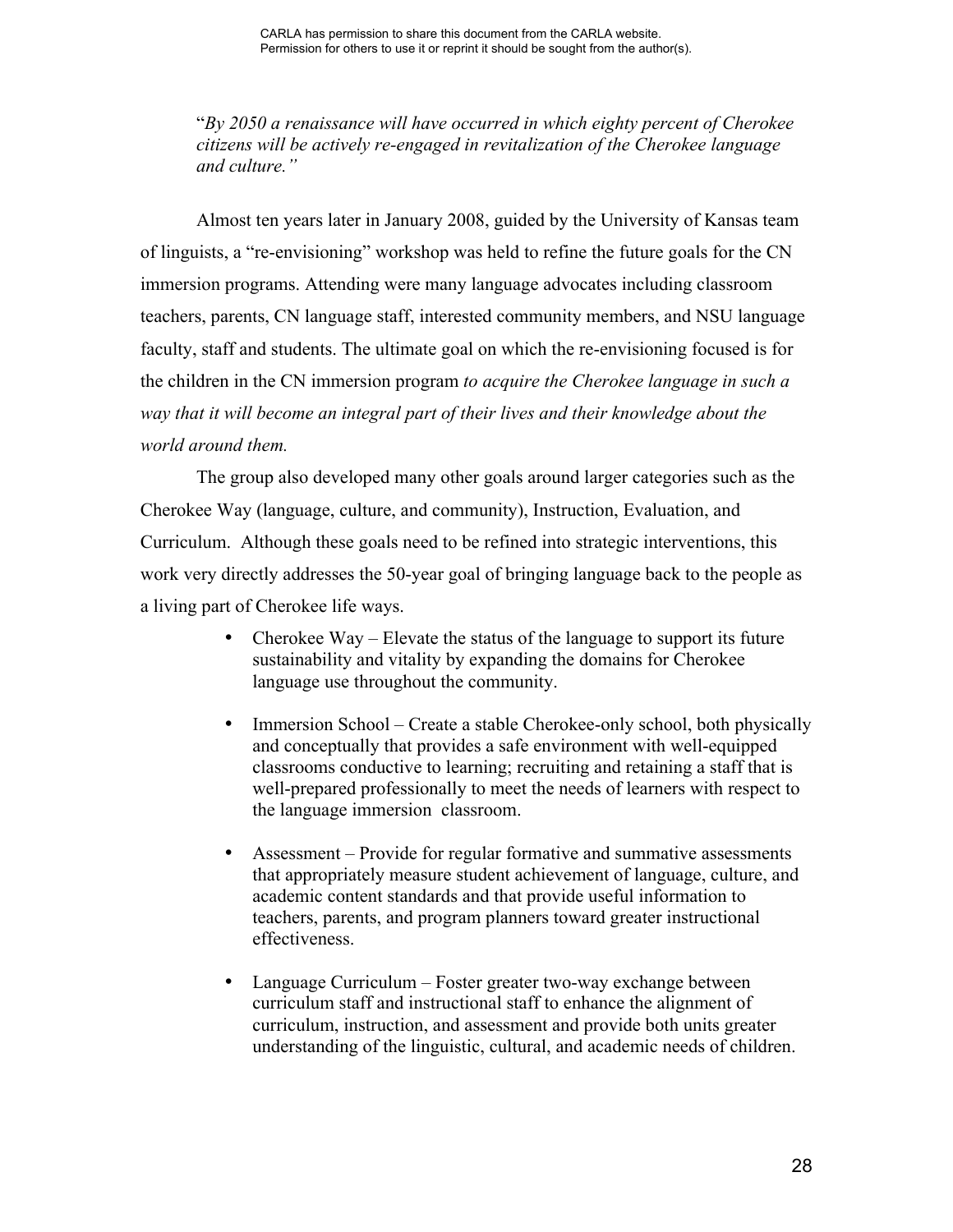- Parent Classes Develop and offer regular and frequent workshops, materials, and interactive sessions that also involve the children and family as a whole.
- Community Involvement As an important part of the Immersion program, community elders need to be encouraged to share their stories for publication and the community members to participate in a Foster Elder Program to work with young people.
- CN Employees All employees will continue to improve their Cherokee language vocabulary by learning a new word or phrase each week that represents a Cherokee value.
- College of Cherokee Studies Develop methodology, philosophy, and history curriculum all conducted in Cherokee with NSU faculty, including the Dean, Chairperson, and Instructors.

The examples above illustrate the extent to which the CN language teachers and language advocates value the importance of making continual progress in language activities. Progress, however, cannot be achieved without the tribe's strong commitment to providing the requisite resources necessary to carrying out the goals of these language advocates. In addition to having timely and adequate resources available to robustly support the CN's existing language programs, there are five other new language programs that are essential if the tribe intents to continue to move forward toward the 2050 goal. These five programs are briefly described below.

#### Nation-wide Language Survey

The need to update the 2002 tribal language survey is essential to being able to strategically plan future tribal language programs and additionally to obtain future outside grants from such agencies as the DHHS Administration for Native Americans. The new survey will target 800 Cherokee citizens living within the CN jurisdictional boundaries using a stratified random sampling technique. The instrument has been developed with input from several professional linguists (Pila Wilson – University of Hawaii-Hilo, Akira Yamamoto - emeritus University of Kansas), an anthropologist (Justin Nolan – University of Arkansas, and a statistician (Mike Robbins – University of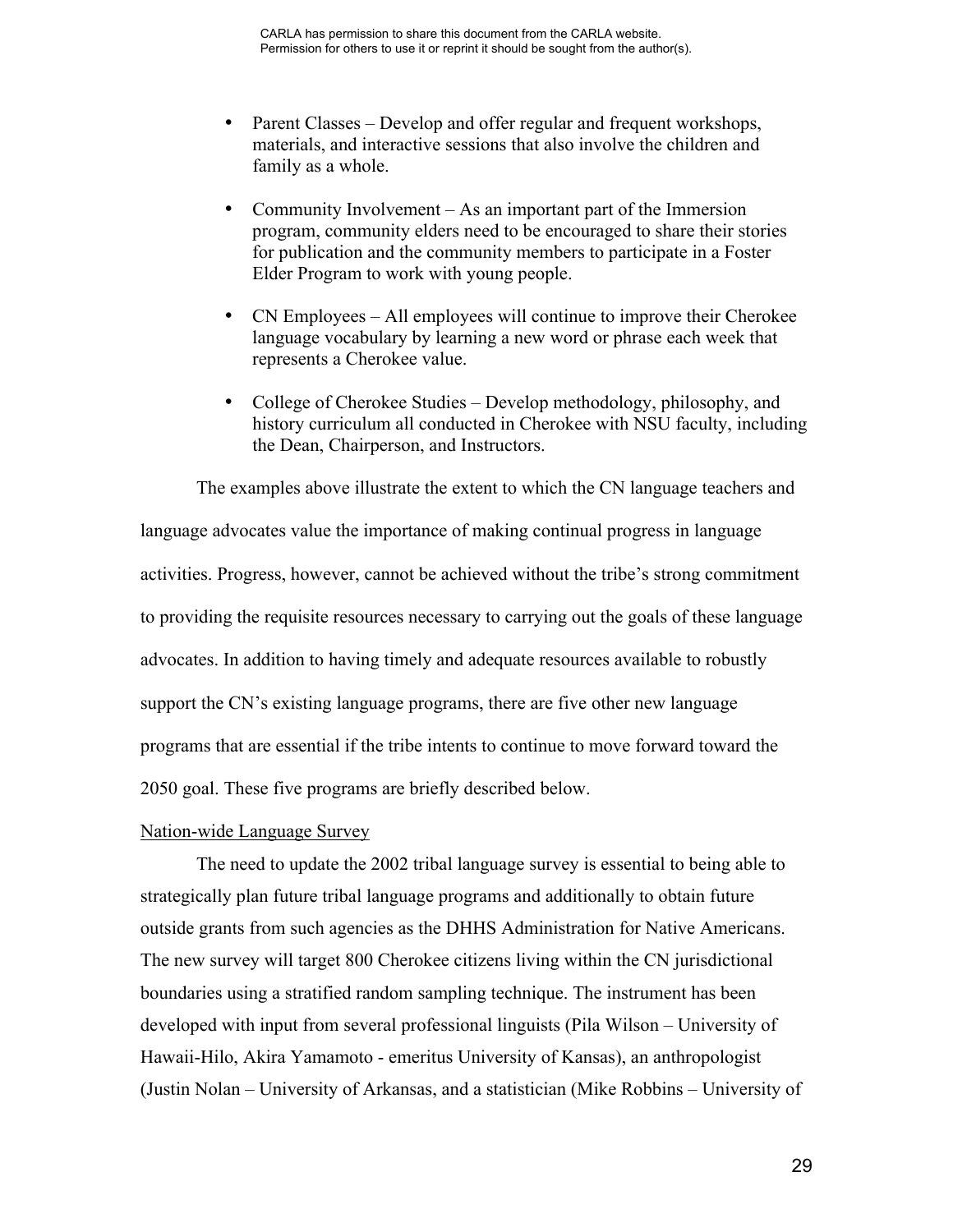Missouri) who are part of the research team. The methodology will involve in-person interviews conducted by 20 Cherokee speakers. The interviewers will be trained in interviewing techniques. The research subjects will receive a stipend for their participation in the survey. The interviewees will also receive a stipend for their participation in the survey. Findings will show the current status of the Cherokee language by comparing cohorts of speakers and non-speakers with cross variable analysis of selected data sets such as those shown below.

- Number, age, gender, of language speakers
- Language fluency and where speakers currently live
- Number of first and second language speakers
- The setting where the language is most frequently used
- The rate of language loss or gain since 2002
- Respondent level of education, blood quantum
- Family language fluency
- What the CN can do to improve its language programs

The result of this nation-wide survey will show what progress, if any, has been made in the language revitalization efforts since 2002. It will provide a statistical description of the current status of the Cherokee language and most importantly it will serve as the data source for development of an updated language revitalization plan and the future CN language initiative.

# Language Translator Training Program

At the present time, the Cherokee language, as the indigenous language of Cherokee people, is declining as evident when compared to the early  $20<sup>th</sup>$  century when it was estimated that 80 percent of the Cherokee people were literate in the language. Today it is estimated that only about 2 percent of the speakers can write in the Cherokee syllabary and only about 4 percent can read the Cherokee syllabary.

The current CN language programs are important to preserving the language but none are designed specifically to promote literacy of the Sequoyah syllabary. There is urgent need to translate current written materials to use as teaching tools and for historical archiving of Cherokee literature but there are not enough people capable of translating a wide range of expressive forms of the language.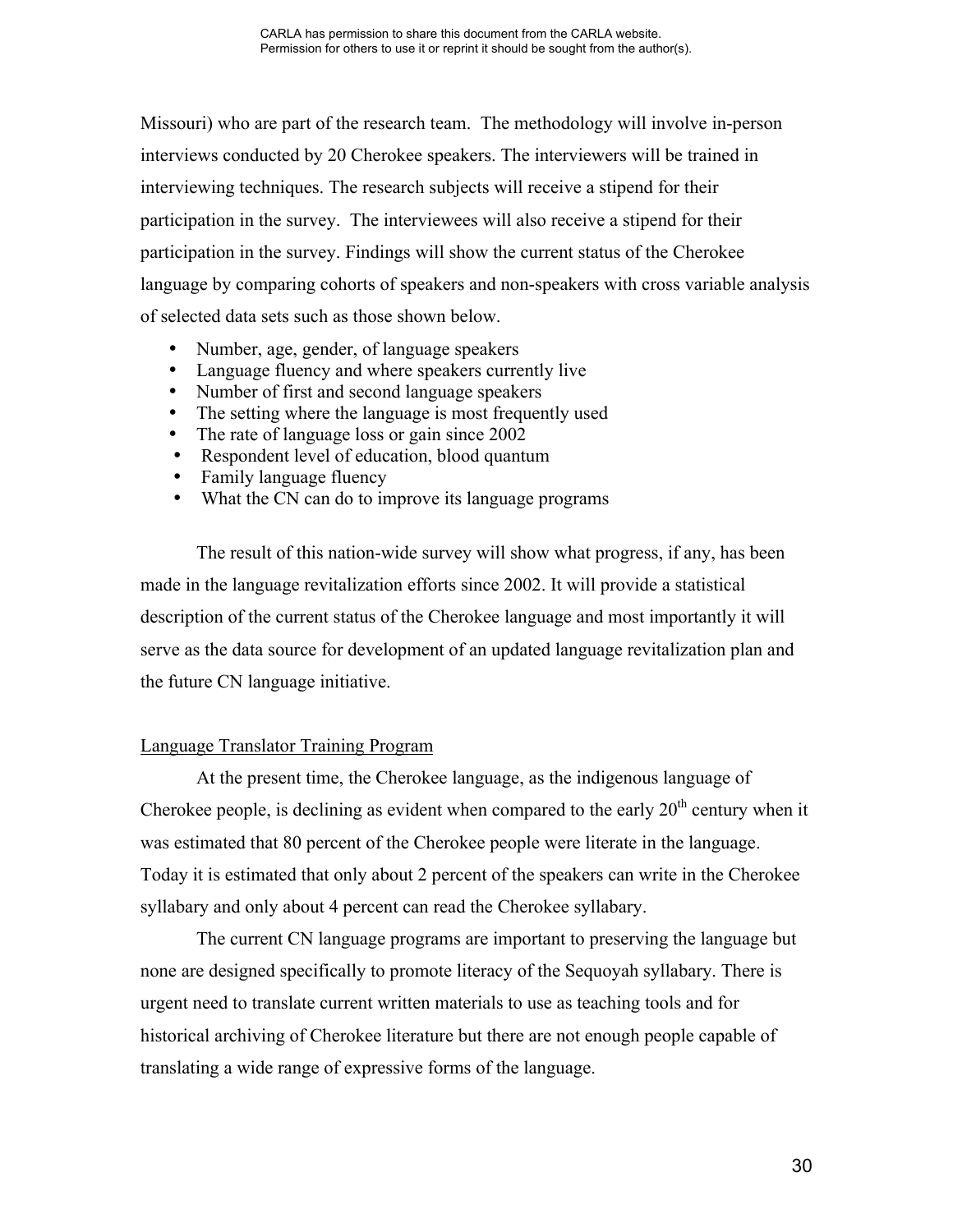There is need to train a cadre of at least 20 translators who are competent in reading materials in both the contemporary version of the Sequoyah syllabary and the original Sequoyah syllabary (used before 1830). Only then can the CN can begin to secure many historic documents for translation that are currently housed at the Smithsonian Institution, in other public museums, libraries and private collections.

### Master-Apprentice Program

Although the CN has initiated many language programs, few have produced fluent speakers. The major problem that most adult second language learners face is the lack of opportunities to engage in intensive and extensive language learning activities. An effective model in helping increase conversational proficiency is a one-to-one relationship between a highly proficient speaker and a language learner. Known as the Master-Apprentice, the model has been refined by noted linguist Dr. Leanne Hinton through her work with California-based tribes.

The CN needs to initiate at least 15 teams (30 people) who will make a commitment to work together 8 hours every week for three years. It is important that the Apprentice and Master commit to each other because of the intensity required of this kind of longterm commitment. Because this is both a costly and time consuming project stringent criteria needs to be followed. The Masters most likely will be 50 age or older and speak at a highly fluent level (level 4) with priority given to those who live alone and receive assistance from CN Elder Services. The Apprentices must be fluent at least at the conversational level (level 3).The following four priorities for selecting apprentices have been ranked in order of urgency to the CN highest to lowest.

- 1. Highest priority will be given to current NSU students who plan to become a CN language immersion teacher and who are also parents of a child enrolled in the CN immersion classrooms.
- 2. NSU students who plan to teach in the CN immersion classrooms.
- 3. CN employee who currently work, in a language program and need, to increase fluency to better perform their CN job.
- 4. Any young adult who plans to teach the language in a school located in the CN or in a Cherokee community.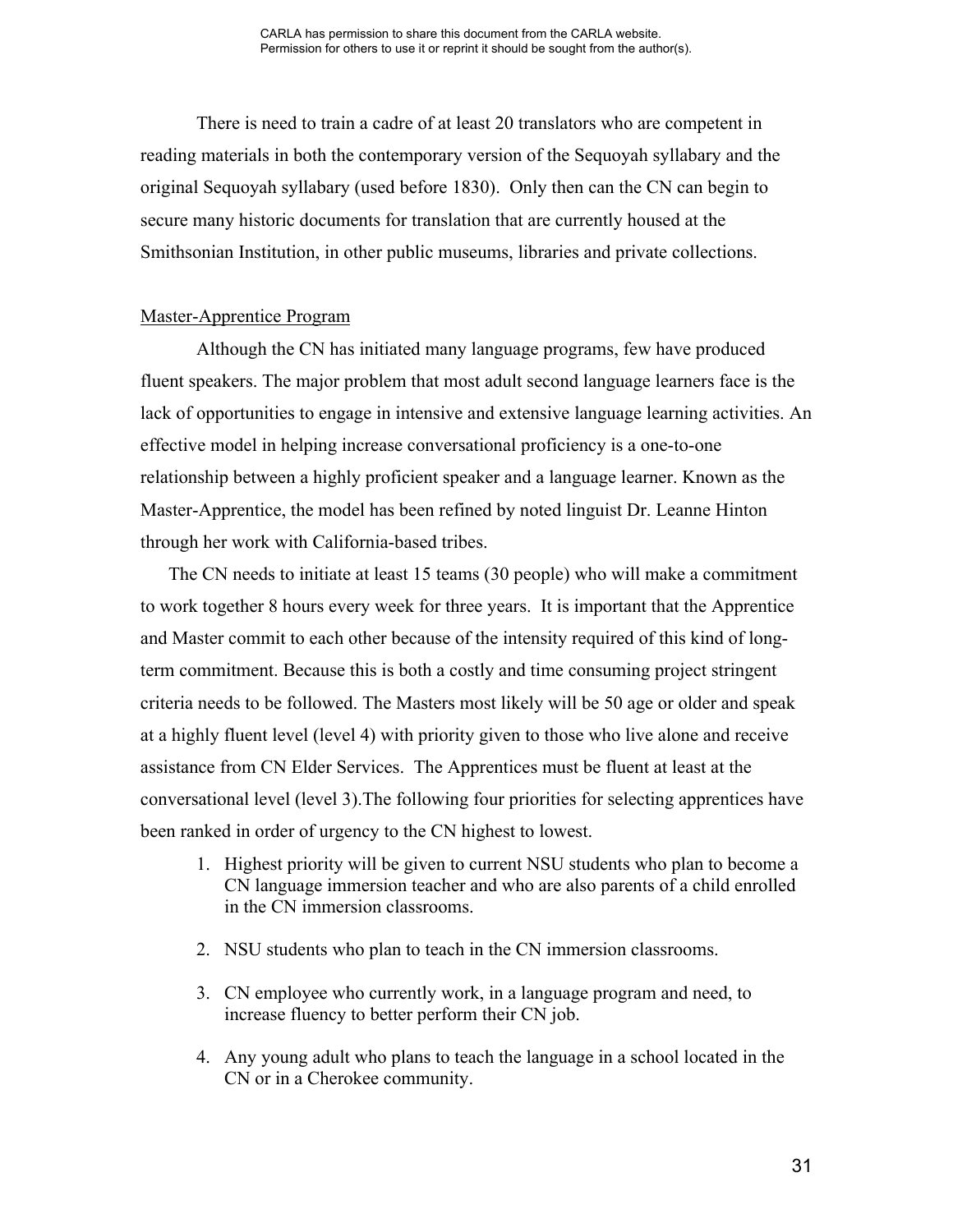The CN will establish a program that will consist of 5 days initial training and regular follow-up training with the 15 teams. A Project Coordinator will design and refine the language activities, use recording and video to document the process and observe team communication, to train teams to work together to resolve difficulties, and to assess team progress.

#### CN Employee Immersion Program

The CN has offered many language classes for CN employees, and has an employment preference for hiring language speakers and additionally offers a pay incentive to employees who increase their language proficiency. However, not unlike the general Cherokee population, there is a continuing aging out and decline among CN employees who can still speak the language. Thus, there is an immediate need for the CN to implement a more efficient method to revitalize the language so it can become as integral a part of the workplace environment as it was in the early 1970's when it was quite common to hear Cherokee being spoken in the hallways and among employees.

The goal of this project is to implement a 40-hour employee language immersion project similar to the 40-hour Cherokee history course that is currently required for all new employees. However, because adult language immersion has never been attempted in the CN workplace, it will require careful planning not only to recruit and train master language speakers, develop learning content areas and corresponding curriculum but also and most importantly, to define the way to best create, as much as possible, a "natural learning environment" where the language can be used in an every day practical setting. The Cherokee Heritage Center's Adam's Corner could serve as a natural learning environment. Student employees would spend the first 3 hours of each day learning basis vocabulary for the day's activity. The remaining 5 hours students would visit Adam's Corner general store, church, home, gardens, and community area speaking the language appropriate to these settings and doing activities such as cooking, crafts, and games, etc. This method would allow the students at the end of the week to have a speaking vocabulary of approximately 2,000 words and phrases and additionally they would be able to converse in simple sentences in life-appropriate settings. A three-day adult immersion training program was inaugurated during July 24-26, 2008. The program is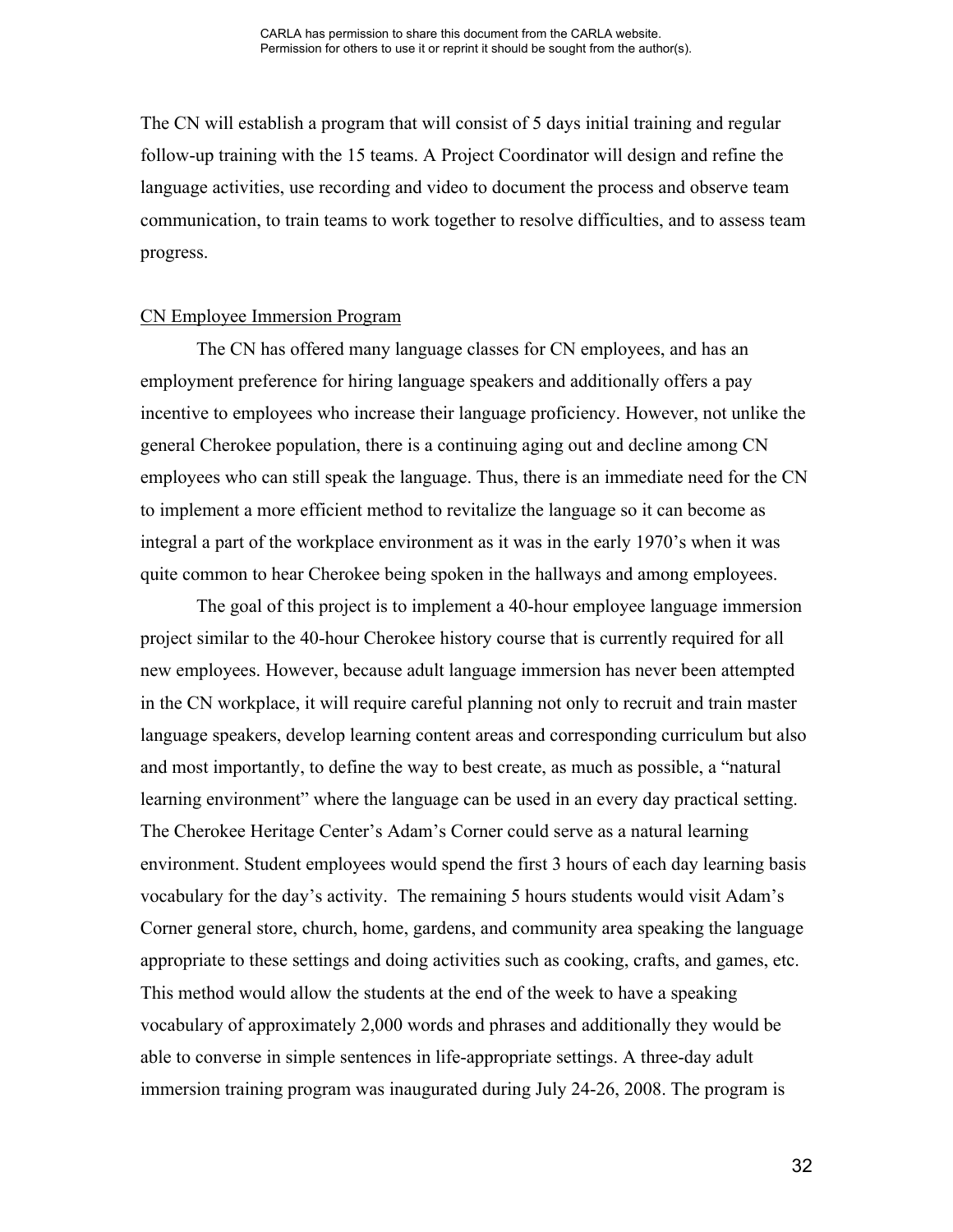designed to develop a model for a detailed teaching plan by 6 master-teachers, to test the effectiveness of the plan, techniques, and materials with 16 apprentices most of whom are CN employees.

It is important to seek assistance from outside communities and individuals who have experience in adult language immersion techniques combined with a task force of Cherokee speakers; such as CN employees, participants in the CN Speaker's Bureau or the Cherokee Advisory Council. Important elements of the program would include the following:

- An emphasis on developing language speakers fluent enough to help bring the spoken language back to the CN work and home environments; and
- employees committing not only to participate in the 40-hour immersion program but also agreeing to continue to practice and improve their language skills in future years.
- After the first year of implementation, curriculum will be completed, field tested and revised according to lessons learned. The program would then be implemented one week per month in which 20 learners and 5 speakers will be actively engaged in 40 hours of language immersion, and eventually be expanded in following years at other CN office sites.

#### Cherokee Star Stories with Animation

The CN is faced with a daunting situation; Cherokee students rank significantly below non-Native students in math and reading in most of the 82 public schools with the CN jurisdictional boundaries. Contemporary animated video, produced entirely by Cherokee animators, is one of the ways to motivate youth to become interested in studying traditional language and culture. The CN hopes that by extending these animations to include Cherokee star stories in the planetarium, they can stimulate Cherokee student interest in astronomy and space science as a bridge to promoting basic learning in math and reading (Sakamoto, Phillip 2008)

Through a collaborative agreement with the Indigenous Education Institute, a native non-profit organization, created for the preservation and contemporary application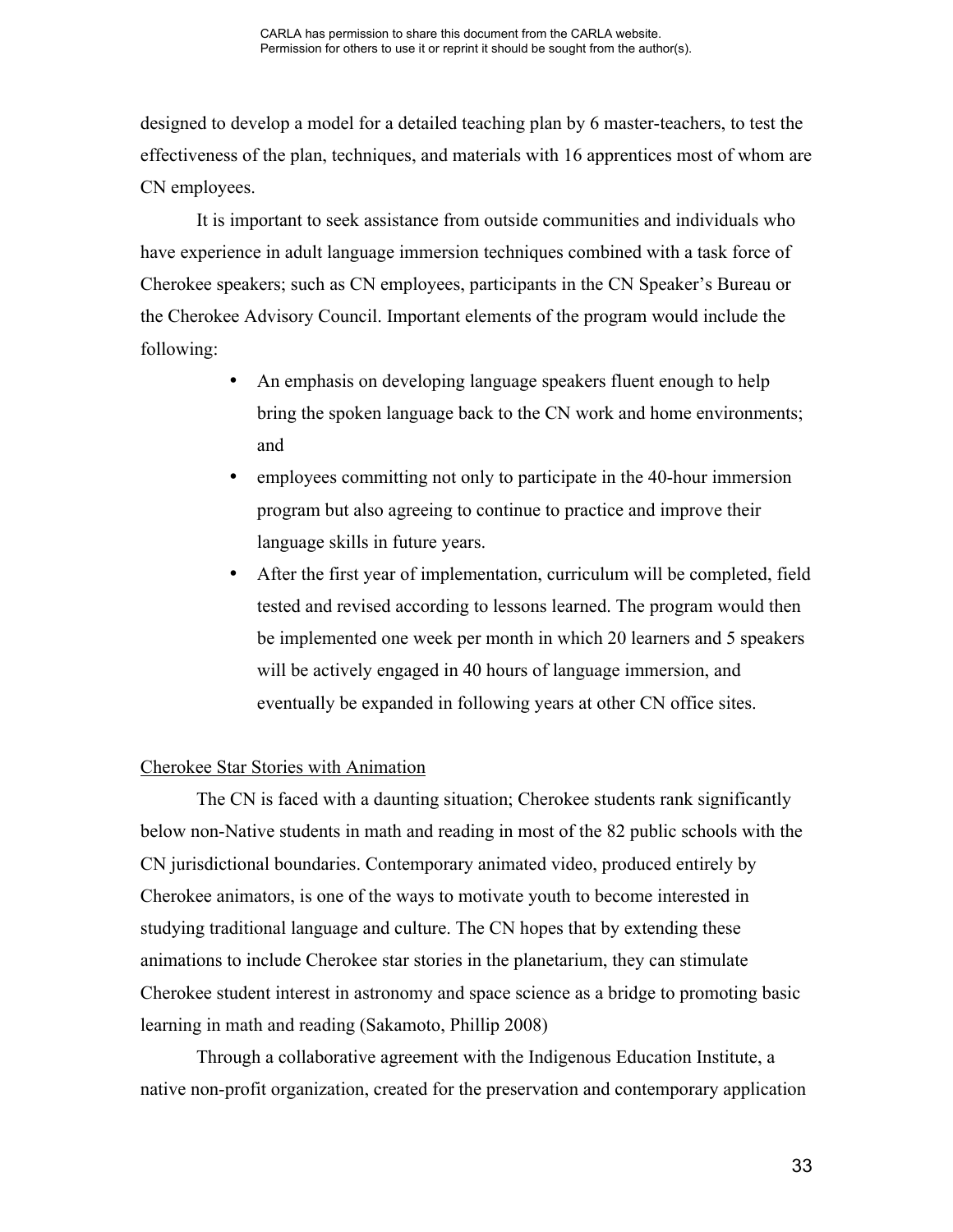of ancient Indigenous traditional knowledge, CN animators, Joseph Erb and Roy Boney, will develop a digital curriculum on the subject of Cherokee astronomy and space science. Noted astrophysicists; Drs. Nancy Maryboy (Cherokee-Navajo), David Begay (Navajo), and Phillip Sakimoto (Department of Physics at the University of Notre Dame) will bring together ancient sky traditions with modern astrophysical knowledge. This is intended to stimulate interest among Cherokee youth and communities in learning about their own traditions and modern space science through the teaching of ancient Cherokee star stories using the Cherokee language as a major tool. The project, titled "Coyote Goes Digital" will utilize the expertise of the Cherokee sky traditions with Cherokee cultural knowledge holders and master-level speakers.

The goal is to develop protocols and methodologies for using planetariums to present Cherokee sky stories in ways that honors authentic tribal knowledge that are suitable for outreach presentations to educational audiences, and are coupled with engaging segments on current NASA space science. These methodologies will be fundamental tools that, in future years, will form the basis for engaging Cherokee youth in their own sky traditions, Western science and the Cherokee language.

#### **Conclusion**

According to a University of Arkansas Professor Justin Nolan and his students (Shawna Cain, Roger Cain, J. Matthew Reynolds) who have been conducting ethnographic observation of the Cherokee language in rural Trail of Tears, CN District 2, the Cherokee language is known for its perdurability in the Native-speaking world, and despite its endangered status, there is just enough time to salvage it from extinction. The success of language revitalization mission is contingent on heightening tribal interest in the values and rewards of learning to speak, read and write in the Cherokee language. This resonates throughout the voices of the speakers themselves.

Language documentation ultimately seeks to reduce the language footprints of the dominate language. Language revitalization exists to keep Cherokee citizens who are balanced bilinguals and who can function effectively both in Cherokee and English worlds. Keeping the language alive is an ultimate goal for the Cherokee people. It is neither reasonable nor realistic to expect the CN language programs to restore the vitality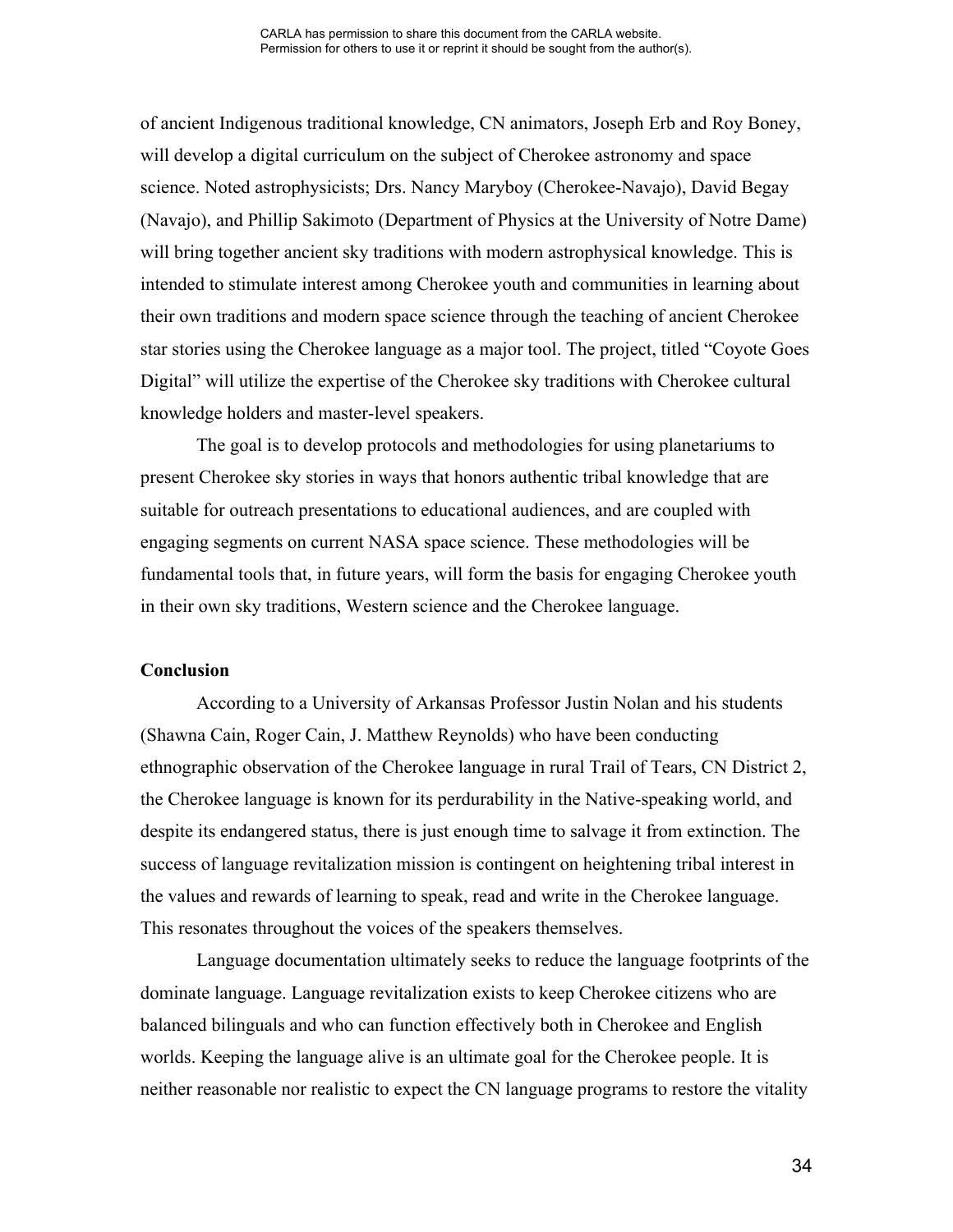of the Cherokee Language within those programs. It is when people use the language at home and at work that the language regains its life. It is encouraging that the CN has transformed the assimilation-based thinking that left Cherokees and other Native Americans to question the value of their own culture, lifeways and language---for this the CN can move toward the 50-year goal of creating a renaissance in which the majority of Cherokee people will once again be actively engaged in the language and lifeways of the Cherokee people.

-------------------------------------------------------------------------------

This paper has been a work in progress for several years as I have written various sections for different purposes. Special acknowledgements to Drs. Akira and Kimiko Yamamoto who helped me refine the paper during the summer of 2008. Their help especially on the description of the Cherokee language (pp 4-12) is very much appreciated.

Margaret Peake Raymond, August 15, 2008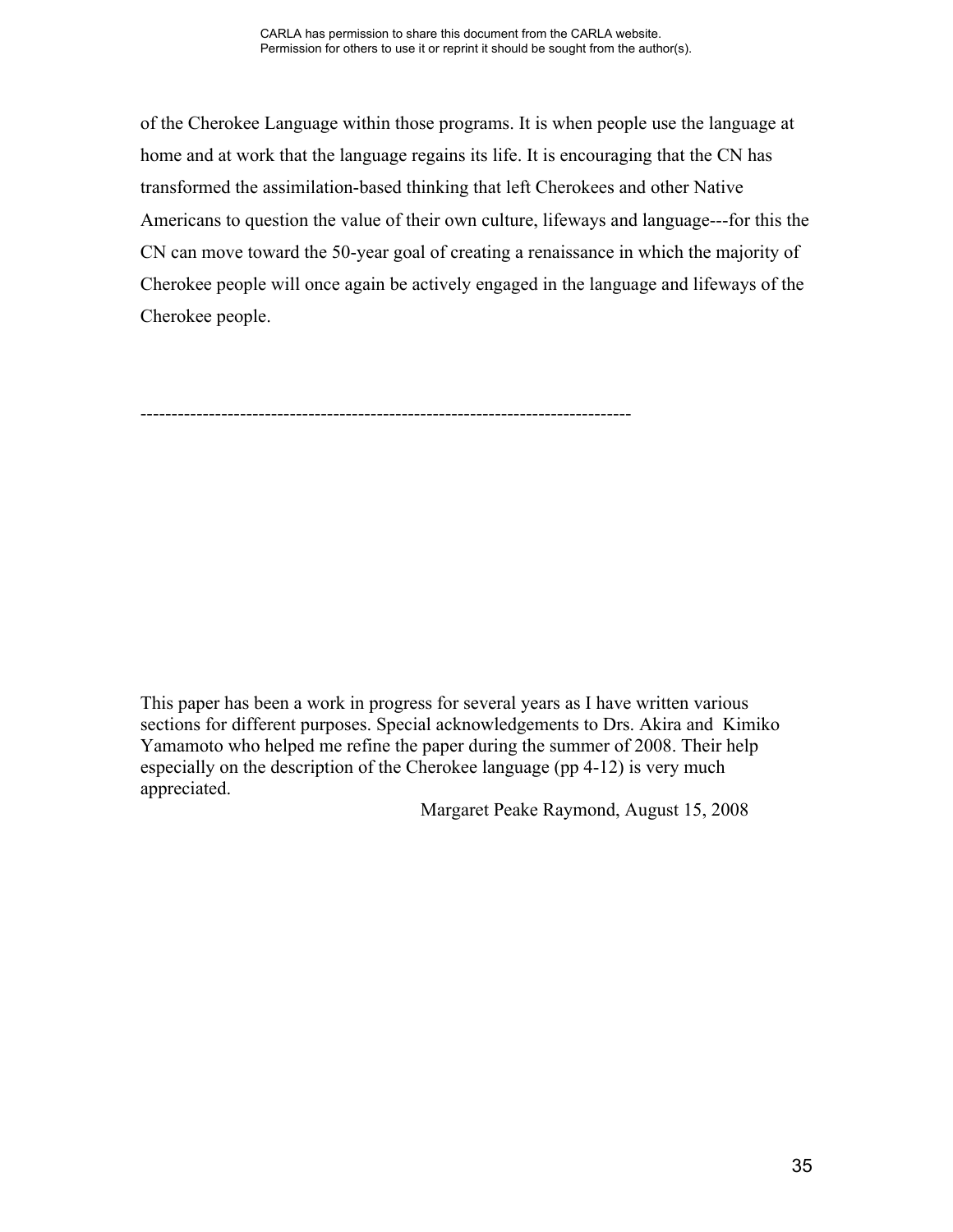## References

Allen, Richard (2003): Basic historical review of the Cherokee language and the people, *Ga-du-gi: A vision for working together to preserve the Cherokee language.* Report of a needs assessment survey and a 10-year language revitalization plan. Final report submitted in fulfillment of FY 2002, DHS ANA Grant #90 NL 0189.

Buttrick, Daniel S. and David Brown (1819). *Tsvlvki Sqclvclv, A Cherokee Spelling Book,* Knoxville: F.S. Heiskell and H. Brown.

Cherokee Nation (2003). Ga-du-gi: A Vision for working together to preserve the Cherokee language. Report of a needs assessment survey and a 10-year language revitalization plan. Final report submitted in fulfillment of FY 2002 DHS ANA Grant #90-NL-0189

Cherokee Nation (1991). Legislative Act relating to the establishment of the tribal policy for the promotion and preservation of Cherokee language, history and Culture. (LA-10- 91)

Cherokee Nation (1999). Cherokee Nation Long Range Plan on Culture, unpublished paper prepared by the Office of Policy, Planning and Development, December 6, 1999.

Cherokee Nation (2008), *Language Strategic Work Team, FY 09 Priorities,* unpublished paper, Cherokee Nation.

Comm 379 (2001). Minority and Endangered Languages of the World, retrieved October 4, 2001.

Conley, Robert J. (2006). T*he Cherokee Nation: A History,* Albuquerque, University of New Mexico

Feeling, Durbin. (1993). A structured approach to learning the basic inflections of the Cherokee verb. Indian University Press, Bacone College.

Hirata-Edds, Tracy E. (2006) Influence of second Language Immersion in Cherokee on Children's Development of Past Tense in their First Language, English, Dissertation for the degree of Doctor of Philosophy, University of Kansas

Hirata-Edds, Tracy E. (2007) Summary of Cherokee Language Immersion Results, unpublished paper, Cherokee Nation.

King, Duane H. (1977). Who really discovered the Cherokee-Iroquoian relationship. *Journal of Cherokee Studies, 2(4),* 401-4.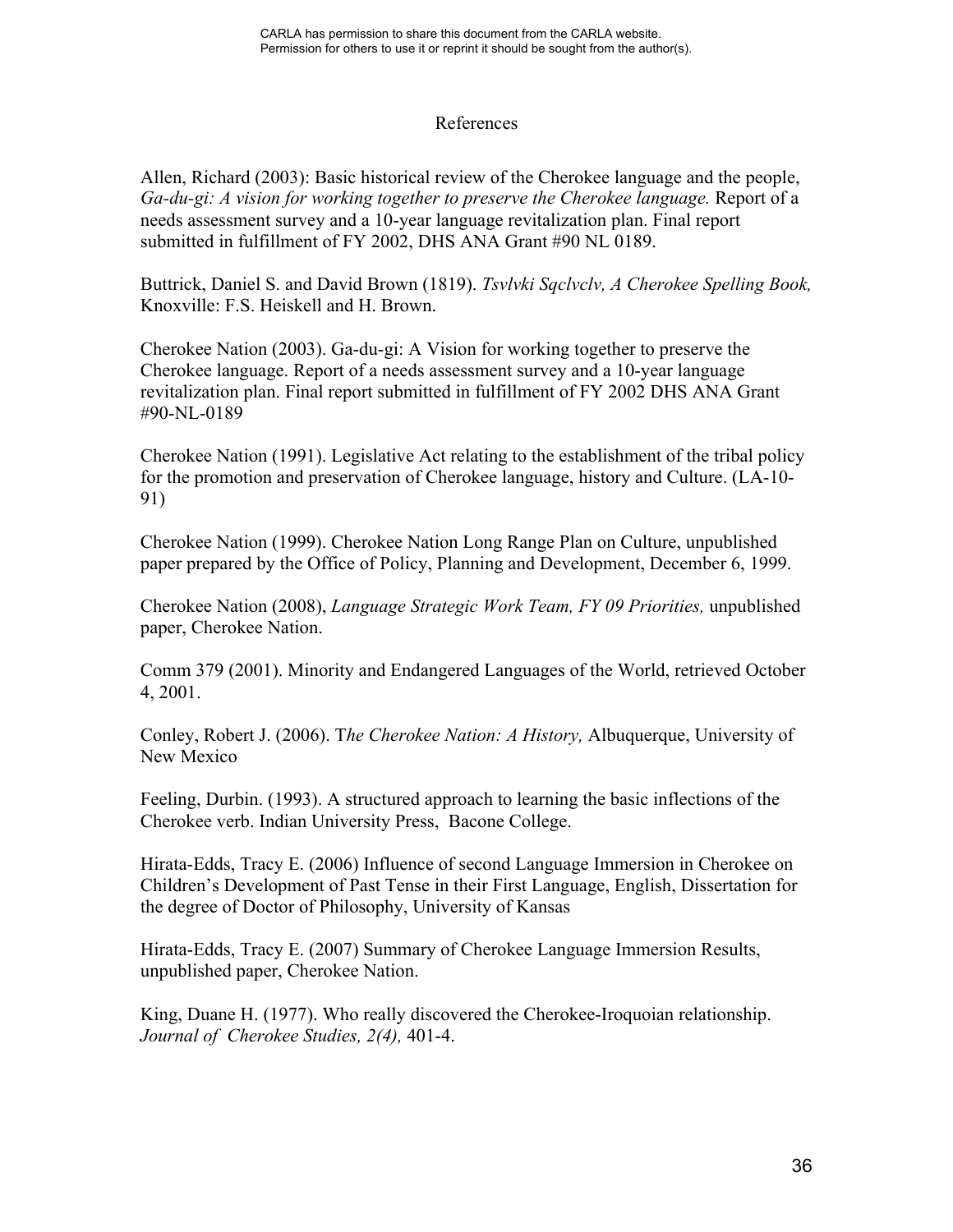King, Duane H. (2001). http:college.hmco.com/history/readerscomp/nanaind/html/na\_00600\_cheorkeelangg.htm

Kirk, Wyman. (2005), unpublished paper, "About the Cherokee Language".

Kirk, Wyman, Akira Y. Yamamoto and Kimiko Y. Yamamoto with Tracy Hirata-Edds, Brad Montgomery-Anderson, Lizette Peter, and Gloria Sly. (2006). "Characteristics of the Cherokee Language and the Expected Levels of Proficiency."

Krauss, M. (1996). Status of Native American language endangerment. In G. Cantoni *Stabilizing Indigenous Languages*, Flagstaff. Center for Excellence in Education, Northern Arizona University.

Montgomery-Anderson, Brad (2008): *A Reference Grammar of Oklahoma Cherokee,*  Dissertation for Doctor of Philosophy, University of Kansas

Nolan, Justin M., Cain, Shawna, Cain, Roger, Robbins, Michael, and Reynolds, J. Matthew, (2008) *Language Documentation among the Western Cherokee: Revival and Resistance in Northeast Oklahoma,* University of Arkansas.

Perdue, T. & Green, M.D. (1995). *The Cherokee removal: a brief history with documents.* Boston: Bedford books of St. Martin's Press.

Peter, Lizette A. (2003). A Naturalistic study of the Cherokee Language Immersion Preschool Project. Dissertation for the degree of Doctor of Philosophy, University of Kansas.

Pulte, William, and Feeling, Durbin, (1975). *Dictionary of the Cherokee Language with a Brief Grammatical Sketch,* Cherokee Nation.

Raymond, Margaret and Kirk, Wyman (2006), *Cherokee People and Their Language,*  unpublished paper, Cherokee Nation and Northeastern State University.

Raymond, Margaret. (2008) Language proposals submitted to the CN Strategic Budgeting Committee process, Cherokee Nation.

Sakimoto, Phillip J., Maryboy, Nancy, Begay, David (2008) *Coyote goes digital; exploring the use of digital planetariums for Native astronomy outreach,* proposal submitted to the National Aeronautical and Space Administration.

Sly, Gloria (2002). Unpublished paper, Cherokee Nation language programs: past, present and future for University of Kansas INSP 901.

Strickland, Rennard J. (2002) *America's 11 Most Endangered Historic Places*, 2002 nomination, Cherokee Nation.